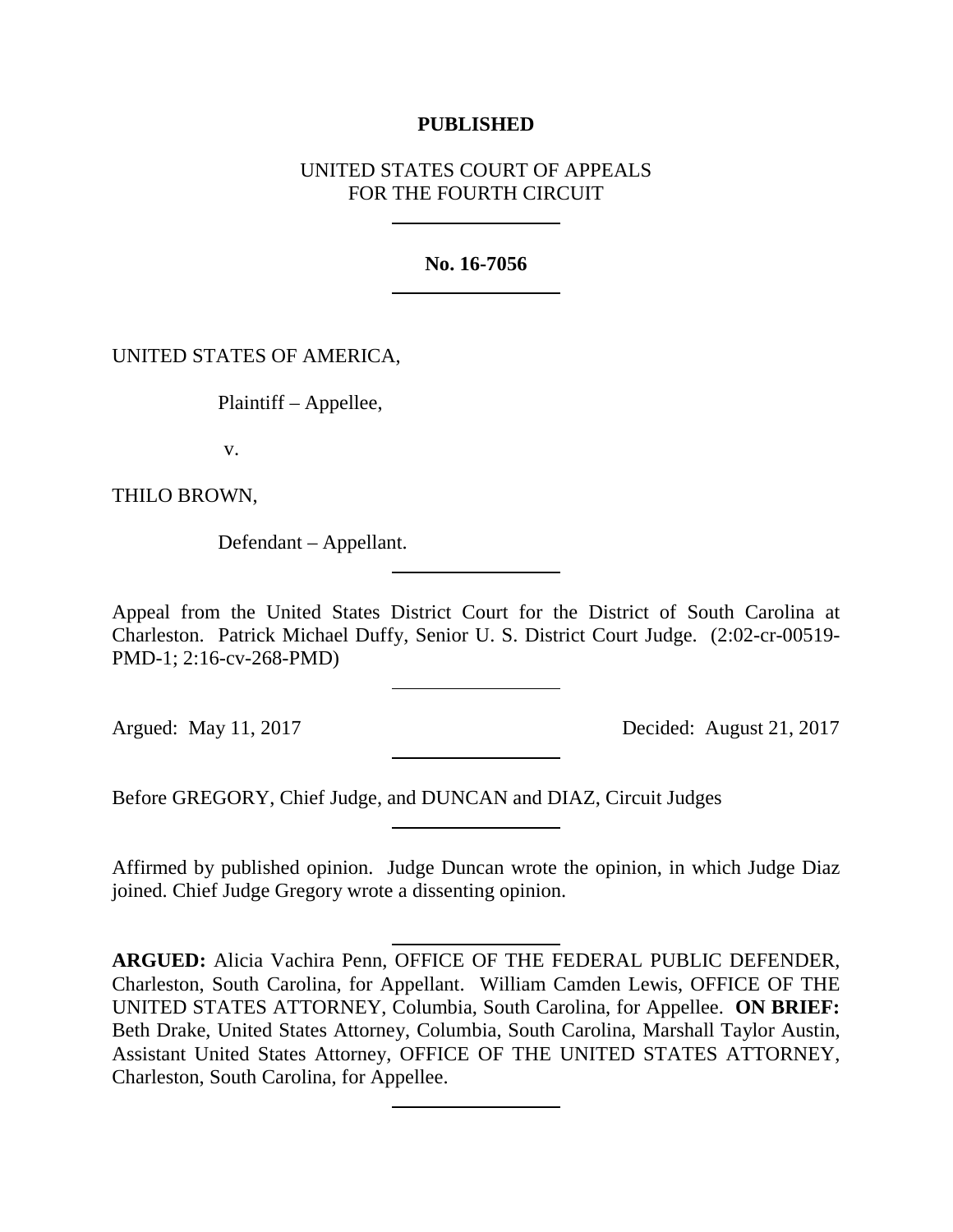DUNCAN, Circuit Judge:

Petitioner-Appellant Thilo Brown appeals the district court's order dismissing his 28 U.S.C. § 2255 motion. This court granted Petitioner a certificate of appealability on the issue of whether, in light of *Johnson v. United States*, 135 S. Ct. 2551 (2015), his prior South Carolina conviction for assault on a police officer while resisting arrest, S.C. Code Ann. § 16-9-320(B) ("Resisting-Arrest Assault Conviction"), qualifies as a predicate "crime of violence" for career-offender status under the Sentencing Guidelines, U.S.S.G. §§ 4B1.1(a), 4B1.2(a) (2002). For the reasons that follow, we affirm the district court.

Petitioner can succeed only if, inter alia, a Supreme Court precedent has rendered his motion timely by *recognizing* a new right entitling him to relief. 28 U.S.C. § 2255(f)(3). As the dissent acknowledges, neither *Johnson*, nor *Beckles*, nor any other Supreme Court case has recognized the specific right on which Brown seeks to rely. [1](#page-1-0) *See Johnson*, 135 S. Ct. at 2555–56, 2560, 2563; *Beckles*, 137 S. Ct. 886, 895 (2017); *see also id.* at 903 n.4 (Sotomayor, J., concurring). With respect for its view, we are constrained by the Antiterrorism and Effective Death Penalty Act (AEDPA) jurisprudence from extrapolating beyond the Supreme Court's holding to apply what we view as its "reasoning and principles" to different facts under a different statute or

<span id="page-1-0"></span> <sup>1</sup> The dissent specifically recognizes that *Beckles* leaves open the question of whether *Johnson* applies under a mandatory-guidelines regime and quotes from Justice Sotomayor's concurring opinion in *Beckles* to that effect. *See infra* at 22. If a question is expressly left open, then the right, *by definition*, has not been recognized.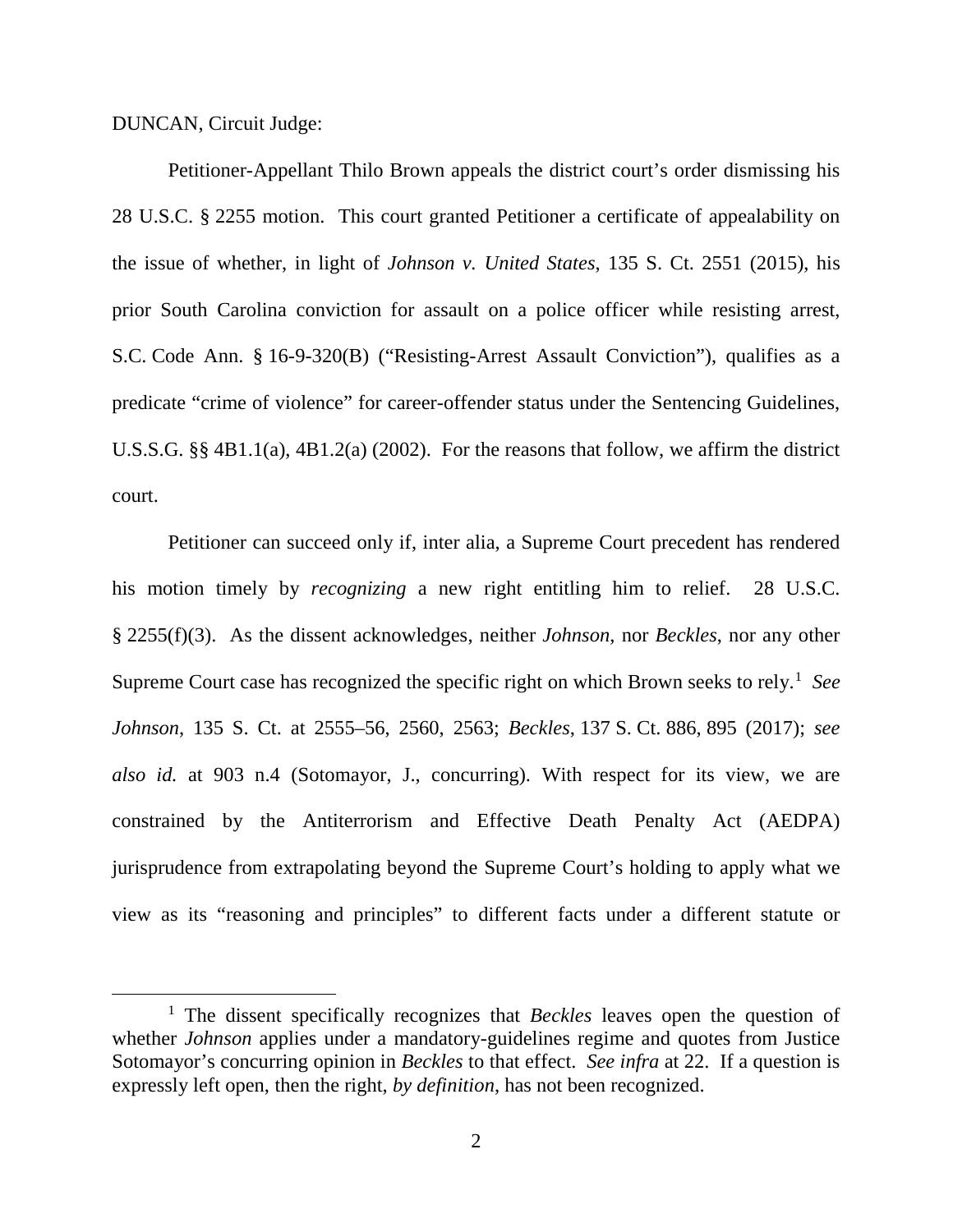sentencing regime. We are thus compelled to affirm the dismissal of Petitioner's motion as untimely under 28 U.S.C.  $\S$  2255(f)(3).

I.

#### A.

On March 19, 2003, Petitioner pleaded guilty to possession with intent to distribute 50 grams or more of crack cocaine in violation of 21 U.S.C. §§ 841(a)(1),  $(b)(1)(A)(iii)$  ("Drug Offense"), and to carrying a firearm during the commission of a drug crime in violation of 18 U.S.C. § 924(c) ("Firearm Offense"). J.A. 83. At sentencing, the district court designated Petitioner a career offender under U.S.S.G. § 4B1.1(a) (2002) because he had a prior felony conviction that qualified as a predicate controlled-substance offense, [2](#page-2-0) and his prior Resisting-Arrest Assault Conviction qualified as a predicate crime-of-violence offense. J.A. 90, 91; U.S.S.G. § 4B1.2(a) (2002). Because the district court sentenced Petitioner on July 14, 2003, before *United States v. Booker*, 543 U.S. 220 (2005), Petitioner's career-offender status resulted in a mandatory guideline range of 262–327 months for the Drug Offense and a minimum consecutive sentence of sixty months for the Firearm Offense.<sup>3</sup> J.A. 89–

<span id="page-2-0"></span><sup>&</sup>lt;sup>2</sup> Petitioner stipulated in his plea agreement that he had a prior felony drug conviction for trafficking crack cocaine, and agreed not to contest the government's filing of an information, rendering him subject to a mandatory minimum sentence of 20 years (240 months) for his Drug Offense. 21 U.S.C. § 851.

<span id="page-2-1"></span><sup>&</sup>lt;sup>3</sup> The Firearm Offense carried a mandatory minimum penalty of five years to life imprisonment, to run consecutively to any other term of imprisonment imposed. 18 U.S.C. § 924(c); J.A. 79–80, 90.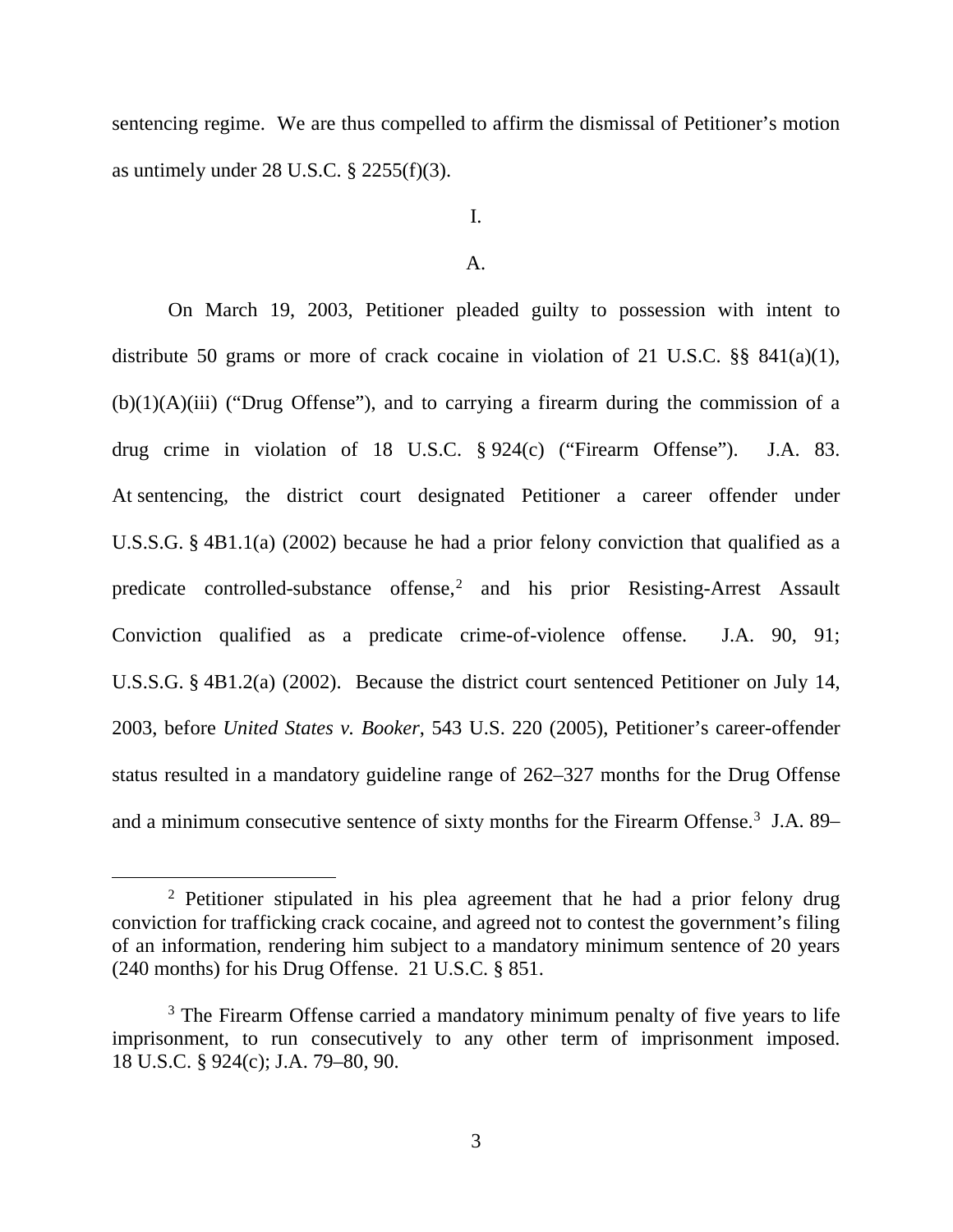102. Petitioner received a total sentence of 322 months--the low end of the guidelines' range for both offenses and well within the range of permissible statutory sentences that the district court could have imposed. J.A. 8–9. The district court entered judgment against Petitioner on July 21, 2003. J.A. 8–9. Petitioner did not appeal.

#### B.

On June 26, 2015--after Petitioner's conviction became final for purposes of direct review, but before Petitioner filed any 28 U.S.C. § 2255 motion--the Supreme Court decided *Johnson*. 135 S. Ct. at 2555. In *Johnson*, the Court held that ACCA's residual clause was void for vagueness. *Id.* at 2560, 2563.[4](#page-3-0)

On January 28, 2016, Petitioner filed a 28 U.S.C. § 2255 motion to vacate his sentence. Relying on *Johnson*, Petitioner argued that his prior Resisting-Arrest Assault Conviction could no longer serve as a predicate crime of violence under U.S.S.G. § 4B1.2(a) (2002), and therefore, his earlier designation as a career offender was unjustified. J.A. 19–23, 45–54. Petitioner's argument rested on the premise that *Johnson*'s holding invalidated not only ACCA's residual clause, but also like-worded residual clauses in the Sentencing Guidelines. On June 17, 2016, the district court dismissed Petitioner's motion with prejudice and declined to issue a certificate of

<span id="page-3-0"></span> <sup>4</sup> ACCA imposes a statutorily mandated 15-year minimum prison term for a person who violates 18 U.S.C. § 922(g) and has three previous convictions that qualify as either a "serious drug offense" or a "violent felony." 18 U.S.C. § 924(e)(1). Prior to *Johnson*, a crime qualified as a "violent felony" under ACCA's residual clause if it "otherwise involve[d] conduct that presents a serious potential risk of physical injury to another." *Id.* § 924(e)(2)(B)(ii).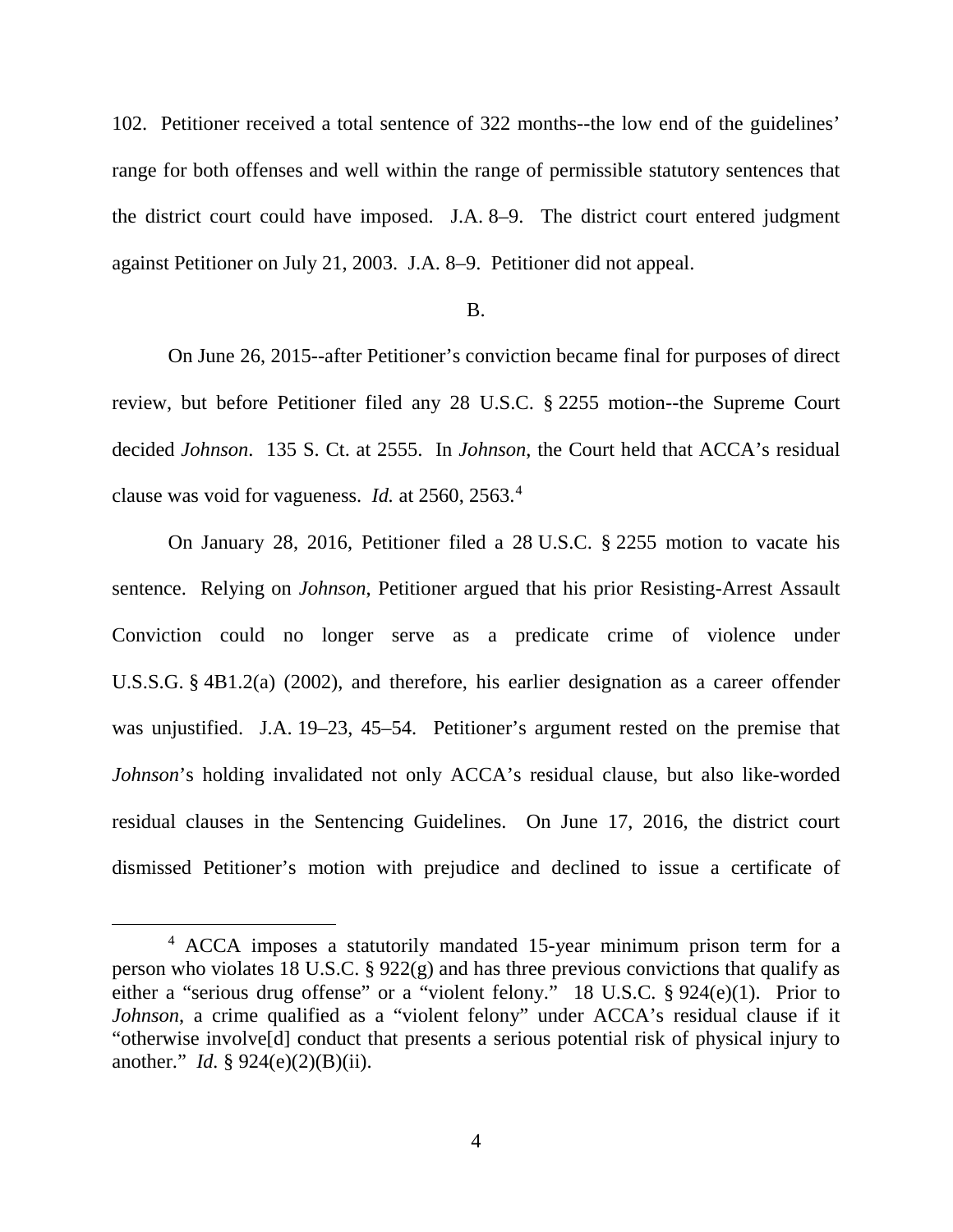appealability. J.A. 37–44. Petitioner appealed and moved for a certificate of appealability on August 5, 2016. On December 7, 2016, this court granted Petitioner a certificate of appealability on the issue of whether his prior Resisting-Arrest Assault Conviction qualifies as a predicate offense for career-offender status in light of *Johnson*. [5](#page-4-0)

#### II.

On appeal, Petitioner relies on 28 U.S.C. § 2255(f)(3) to render his motion timely. Under § 2255(f)(3), a petitioner can file a § 2255 motion relying on a right newly recognized by the Supreme Court provided that, inter alia, he files within a one-year window running from "the date on which the right asserted was initially recognized by the Supreme Court." *Id.* § 2255(f)(3).

Petitioner acknowledges, as he must, that the Supreme Court's recent holding in *Beckles*, forecloses his argument that *Johnson* explicitly invalidated all residual clauses with wording similar to ACCA's invalidated residual clause. Petitioner nevertheless urges this court to extrapolate a recognized right from *Booker*, *Johnson*, and *Beckles*, read together. Petitioner and the dissent maintain that we can find his asserted right in the

<span id="page-4-0"></span> <sup>5</sup> Although Petitioner raised other arguments for vacating his sentence before the district court, we only granted a certificate of appealability as to whether his prior Resisting-Arrest Assault Conviction qualifies as a predicate offense for career-offender status in light of *Johnson*. If we were inclined to agree with Petitioner's argument that his prior conviction did not qualify under the applicable residual clause, U.S.S.G. § 4B1.2(a)(2) (2002), we would normally have to decide whether his prior conviction would nevertheless qualify as a predicate career-offender conviction under the applicable force clause, U.S.S.G. § 4B1.2(a)(1) (2002). However, before oral argument, the government withdrew its argument that Petitioner's prior Resisting-Arrest Assault Conviction qualifies as a predicate offense for career-offender status under the applicable force clause. Beth Drake, Letter to the Fourth Circuit (May 8, 2017). Therefore, the success of Petitioner's appeal rises and falls on his residual-clause argument.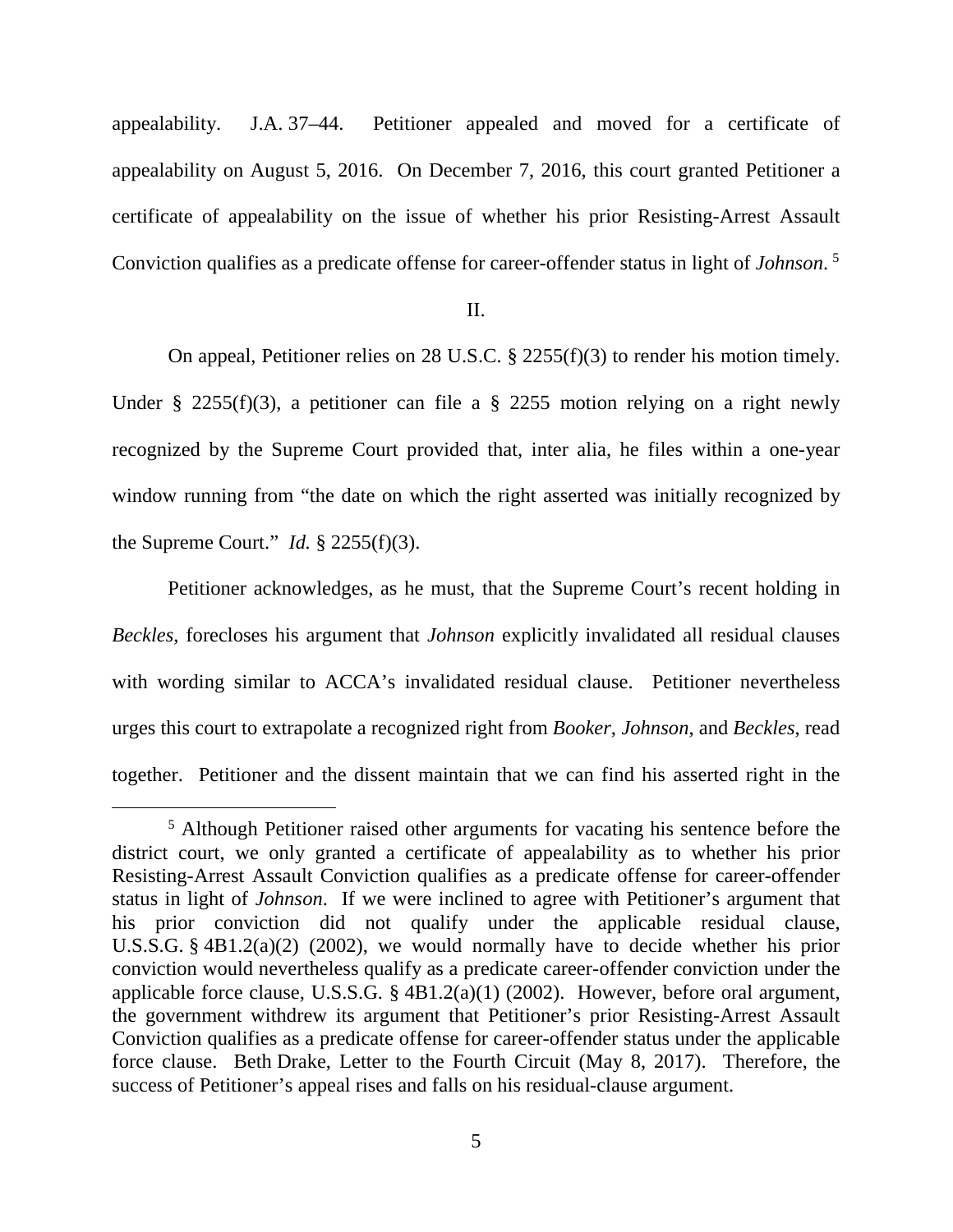principles animating these decisions even though none of them, nor any other Supreme Court precedent, have recognized a right to challenge the pre-*Booker* mandatory Sentencing Guidelines as void for vagueness and despite the fact that the *Beckles* Court expressly declined to address the issue of whether the pre-*Booker* mandatory Sentencing Guidelines are amenable to void-for-vagueness challenges. *See Beckles*, 137 S. Ct. at 895; *see also id.* at 903 n.4 (Sotomayor, J., concurring).

We review de novo the question presented on appeal. *See United States v. Diaz-Ibarra*, 522 F.3d 343, 347 (4th Cir. 2008); *United States v. Thompson*, 421 F.3d 278, 280–81 (4th Cir. 2005). As explained below, because of the procedural posture we are compelled to affirm.

#### A.

In accordance with Congress's intent to limit the number of collateral-review cases before federal courts and to respect the finality of convictions, the Antiterrorism and Effective Death Penalty Act of 1996, Pub. L. No. 104-132, 110 Stat. 1214 (codified as amended in scattered sections of 8, 18, 22, 28, 40, and 42 U.S.C.) ("AEDPA"), provides for a one-year statute of limitations for § 2255 motions. 28 U.S.C. § 2255(f). Normally, for a motion to be timely under § 2255(f), a petitioner must file for relief within one year of the date that his judgment of conviction becomes final. *See id.* § 2255(f)(1); *Clay v. United States*, 537 U.S. 522, 525 (2003). However, under § 2255(f)(3), courts will consider a petitioner's motion timely if (1) he relies on a right recognized by the Supreme Court after his judgment became final, (2) he files a motion within one year from "the date on which the right asserted was initially recognized by the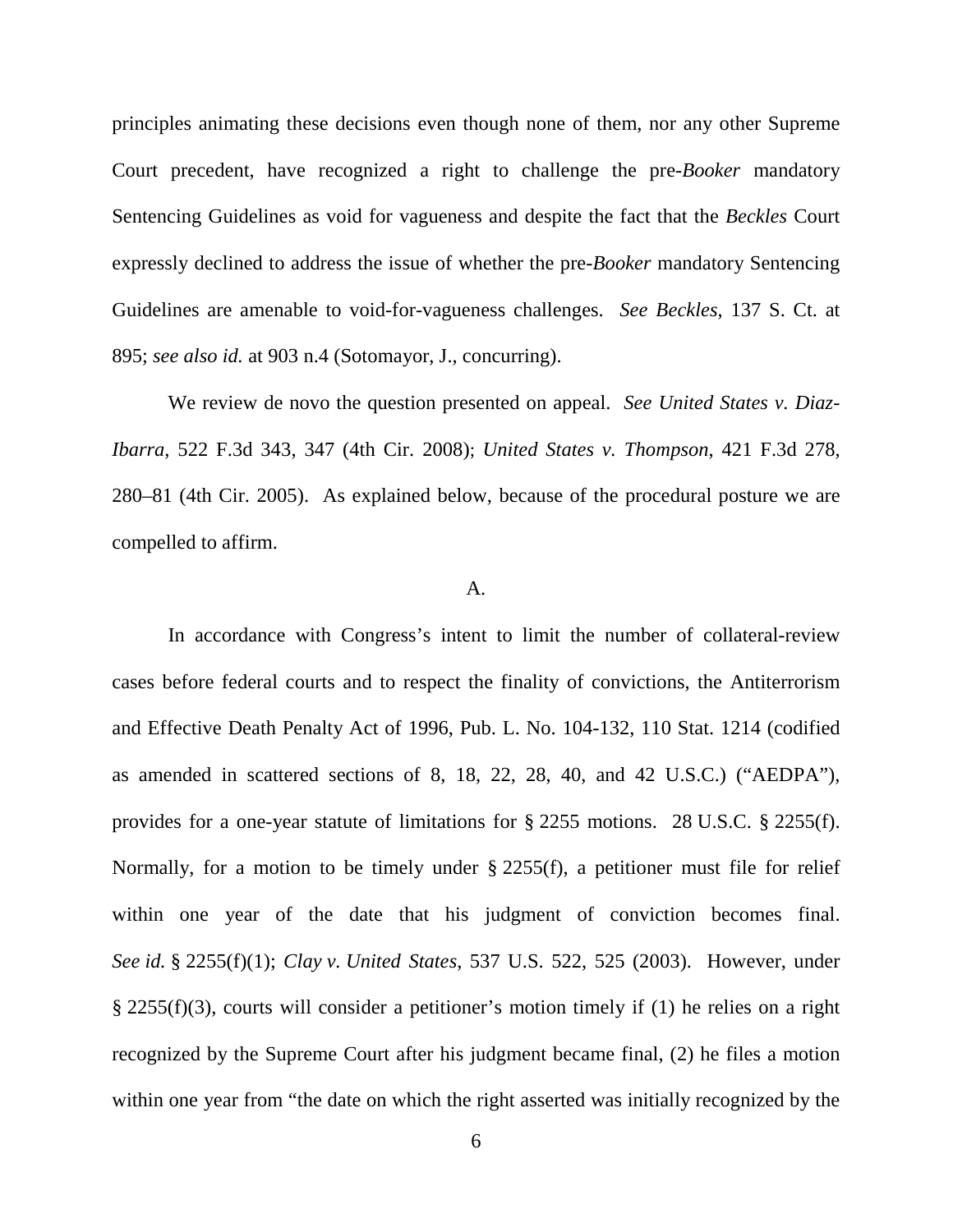Supreme Court," 28 U.S.C.  $\S$  2255(f)(3), and (3) the Supreme Court or this court has made the right retroactively applicable. *See Dodd v. United States*, 545 U.S. 353, 358–59 (2005); *United States v. Mathur*, 685 F.3d 396, 397–98 (4th Cir. 2012); *United States v. Thomas*, 627 F.3d 534, 536–37 (4th Cir. 2010). Although this court can render a right retroactively applicable, only the Supreme Court can *recognize* a new right under § 2255(f)(3). *See Dodd*, 545 U.S. at 357–59; *Thomas*, 627 F.3d at 536–37; *see also Mathur*, 685 F.3d at 399–401. Consequently, to find Petitioner's motion timely, we must conclude that it relies on a right "recognized" in *Johnson* or another more recent Supreme Court case. *See Dodd*, 545 U.S. at 357–59; *see also Mathur*, 685 F.3d at 399– 401. "As with any question of statutory interpretation, our analysis begins with the plain language of the statute." *Jimenez v. Quarterman*, 555 U.S. 113, 118 (2009).

To "recognize" something is (1) "to acknowledge [it] formally" or (2) "to acknowledge or take notice of [it] in some definite way." *Recognize*, Merriam-Webster Tenth Collegiate Dictionary 976 (1996); *see also Tapia v. United States*, 564 U.S. 319, 327 (2011). Thus, a Supreme Court case has "recognized" an asserted right within the meaning of  $\S 2255(f)(3)$  if it has formally acknowledged that right in a definite way. *Cf. Williams v. Taylor*, 529 U.S. 362, 412 (2000) (interpreting the phrase "clearly established Federal law, as determined by the Supreme Court" within another provision of AEDPA to mean "the holdings, as opposed to the dicta" of Supreme Court precedent). Correspondingly, if the existence of a right remains an open question as a matter of Supreme Court precedent, then the Supreme Court has not "recognized" that right. *Cf. Tyler v. Cain*, 533 U.S. 656, 662–64 (2001) (interpreting the word "made" within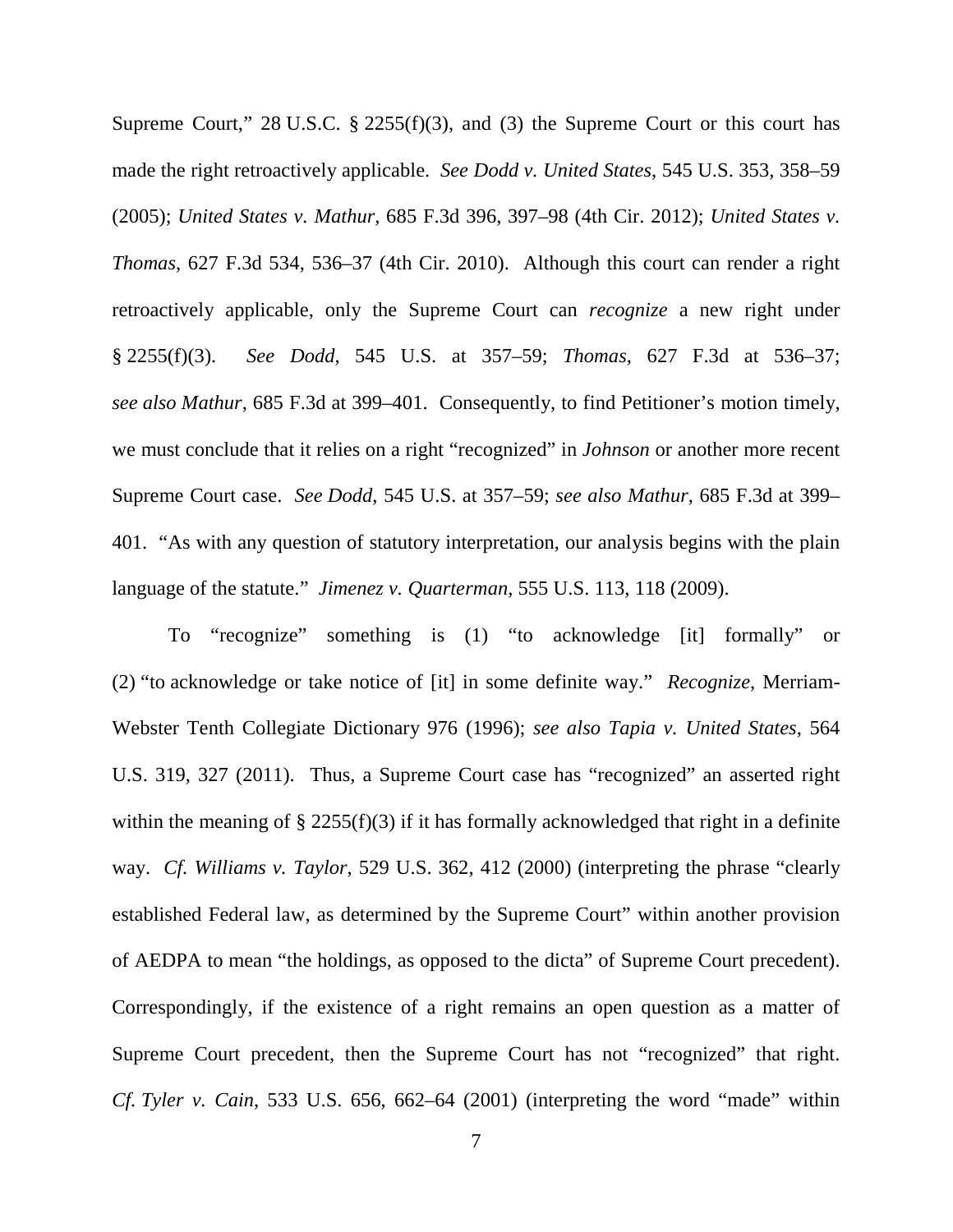another provision of AEDPA--"made retroactive to cases on collateral review by the Supreme Court"--to mean "held").

#### B.

We now turn to the right Petitioner claims the Supreme Court recognized in *Johnson*. Petitioner's motion relies on a claimed due-process right to have his guidelines' range calculated without reference to an allegedly vague Sentencing Guidelines' provision, despite the fact that the district court imposed his sentence within permissible statutory limits. Regrettably for Petitioner, the Supreme Court did not recognize such a right in *Johnson*. While *Johnson* did announce a retroactively applicable right, *Welch v. United States*, 136 S. Ct. 1257, 1265 (2016), *Johnson* dealt only with the residual clause of ACCA--a federal enhancement statute, *Johnson*, 135 S. Ct. at 2555–56. *Johnson* did not discuss the mandatory Sentencing Guidelines' residual clause at issue here or residual clauses in other versions of the Sentencing Guidelines. *See id.* at 2555– 56.

#### C.

Petitioner urges this court to cobble together a right by combining *Johnson*'s reasoning with that of two other Supreme Court cases, *Booker* and *Beckles*. Petitioner's three-case extrapolation begins with the unobjectionable premise that *Booker* recognized a constitutional distinction between mandatory Sentencing Guidelines and advisory Sentencing Guidelines. *Booker*, 543 U.S. at 245. Moving on from *Booker*, Petitioner argues that the mandatory Sentencing Guidelines cabined a sentencing judge's discretion in a manner that raises the same concerns animating the Supreme Court's decision in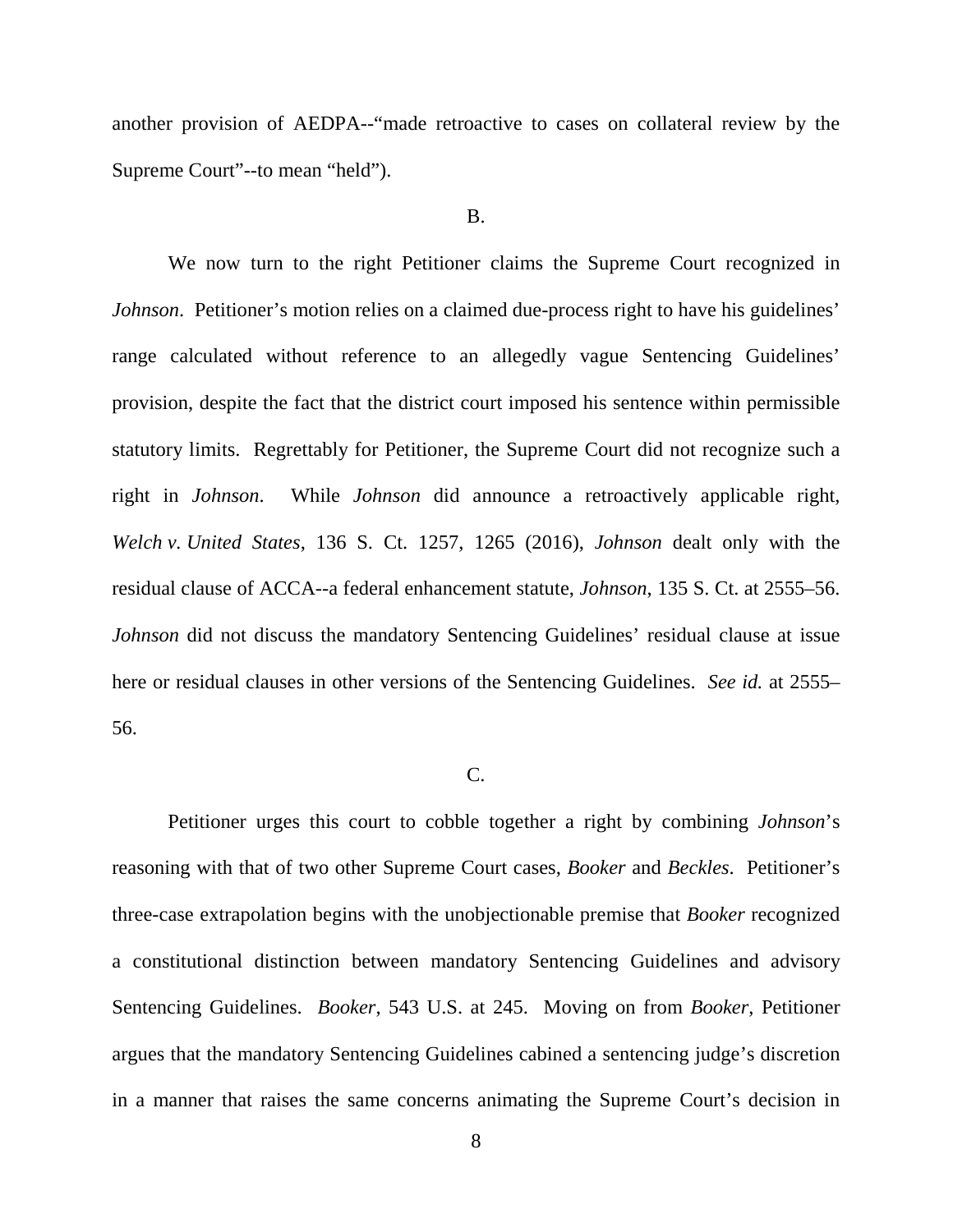*Johnson*: denying fair notice to defendants and inviting arbitrary enforcement by judges. *Johnson*, 135 S. Ct. at 2557. To prove this point, Petitioner points to several related cases in the lower courts, which he claims serve as evidence that "the mandatory Guidelines look and act like the ACCA." Reply Br. at 18. Finally, Petitioner points out that the *Beckles* Court carefully limited its holding to the *advisory* Sentencing Guidelines, thus, in his view, leaving open the question of whether defendants could challenge sentences imposed under the mandatory Sentencing Guidelines as void for vagueness. *Beckles*, 137 S. Ct. at 895; *see also id.* at 903 n.4 (Sotomayor, J., concurring).

Yet Petitioner's argument is self-defeating. If the Supreme Court left open the question of whether Petitioner's asserted right exists, the Supreme Court has not "recognized" that right. *See supra* Part II.A.

While the residual clause at issue here mirrors the residual clause at issue in *Johnson*, the *Beckles* Court made clear that the right announced in *Johnson* did not automatically apply to all similarly worded residual clauses. *See Beckles*, 137 S. Ct. at 890; *see also United States v. Mack*, 855 F.3d 581, 585 (4th Cir. 2017). *Beckles*  specifically held that *Johnson* failed to invalidate the advisory Sentencing Guidelines' former definition of "crime of violence," U.S.S.G.  $\S$  4B1.2(a)(2) (2006), which was "identically worded" to ACCA's residual clause. *Beckles*, 137 S. Ct. at 890. As Petitioner himself points out, the *Beckles* Court carefully crafted its holding to avoid deciding whether the logic of *Johnson* applied outside the context of ACCA. *See id.*; *see also Mack*, 855 F.3d at 585. Hence, *Beckles* confirms that the Supreme Court has yet to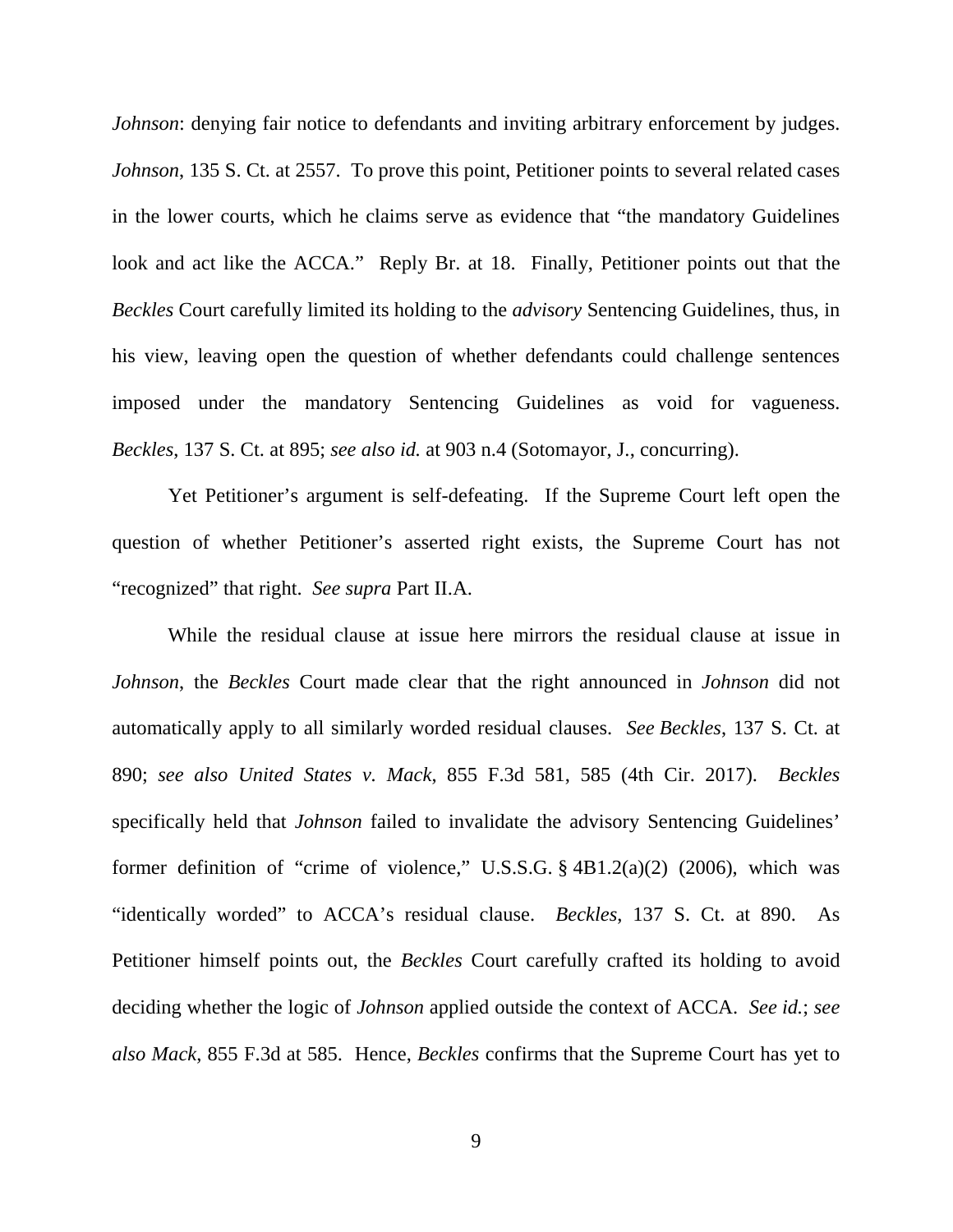recognize a broad right invalidating all residual clauses as void for vagueness simply because they exhibit wording similar to ACCA's residual clause. [6](#page-9-0)

In short, Petitioner's cited cases do not recognize, and the dissent does not point to, any right helpful to him.<sup>[7](#page-9-1)</sup> Johnson only recognized that ACCA's residual clause was unconstitutionally vague, 135 S. Ct. at 2557; it did not touch upon the residual clause at issue here. Likewise, *Beckles* only recognized that the advisory Sentencing Guidelines are not amenable to vagueness challenges. 137 S. Ct. at 895. In a future case, the Supreme Court may agree with an argument similar to Petitioner's that because the challenged residual clause looks like ACCA and operates like ACCA, it is void for vagueness like ACCA. *See id.* at 892 n.2 (noting former circuit split). But *Beckles*  demonstrates that quacking like ACCA is not enough to bring a challenge within the purview of the right recognized by *Johnson*. Accordingly, at least for purposes of

<span id="page-9-0"></span> <sup>6</sup> Prior to *Beckles*, the majority of circuits held that *Johnson*'s holding extended to like-worded residual clauses in versions of the advisory Sentencing Guidelines, *see Beckles*, 137 S. Ct. at 892 n.2 (surveying cases), but *Beckles* ultimately reached the contrary conclusion, *id.* at 890 ("This Court held in *Johnson* . . . that the identically worded residual clause in the [ACCA] was unconstitutionally vague. Petitioner contends that the [advisory] Guidelines' residual clause is also void for vagueness. Because we hold that the advisory Guidelines are not subject to vagueness challenges under the Due Process Clause, we reject petitioner's argument.").

<span id="page-9-1"></span> $<sup>7</sup>$  Petitioner's motion would also be untimely to the extent it relies on the general</sup> principles of due-process jurisprudence noted in *Johnson*, principles recognized long before *Johnson* which provide too broad a standard to constitute a right or rule in other similar contexts. *Cf. Anderson v. Creighton*, 483 U.S. 635, 639 (1987) (noting, for qualified-immunity purposes, that requiring a clearly established rule "depends substantially upon the level of generality at which the relevant 'legal rule' is to be identified," and explaining that the right to "due process of law" is too abstract to provide a workable standard in every case); *Chaidez v. United States*, 568 U.S. 342, 347–48 (2013).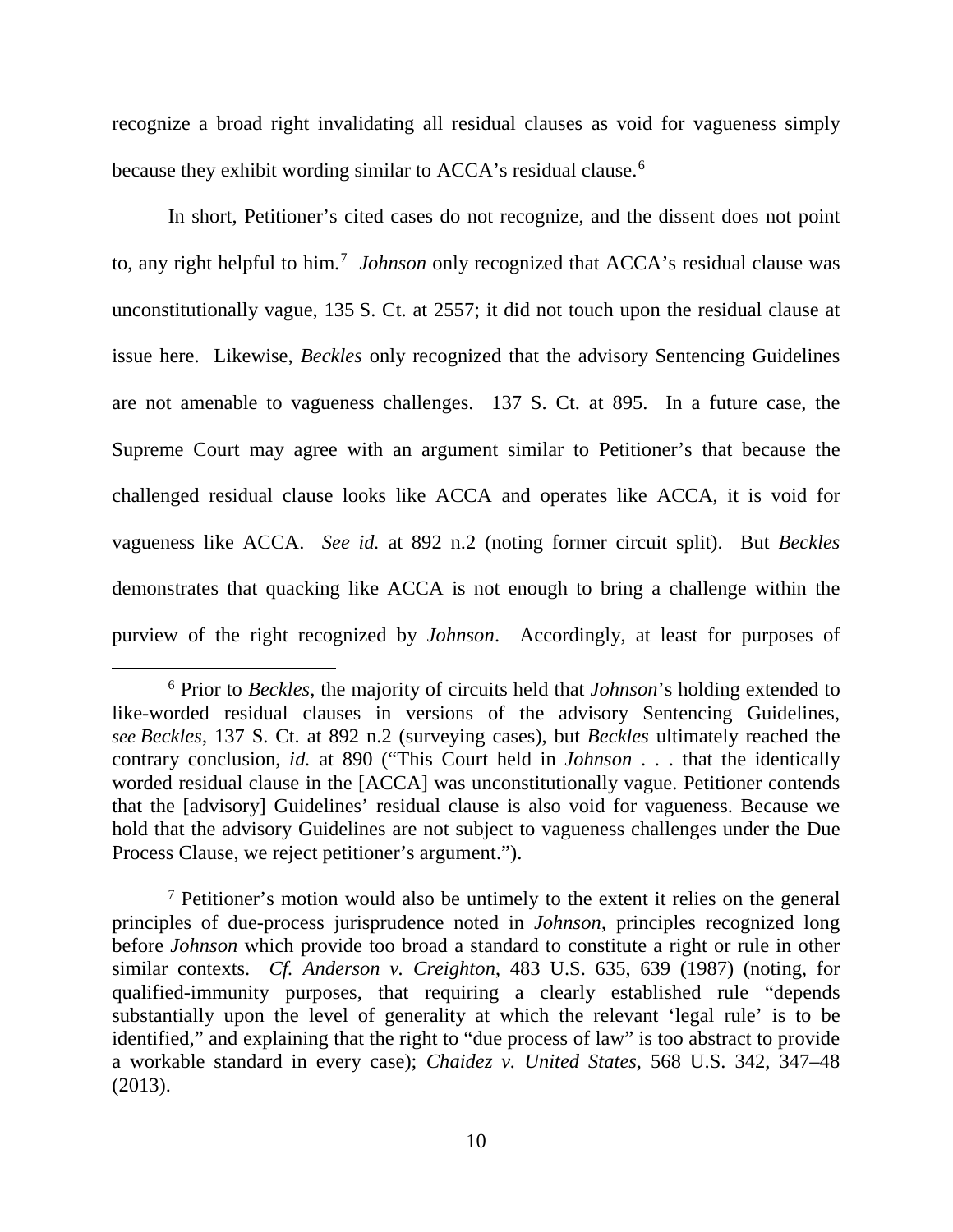collateral review, we must wait for the Supreme Court to recognize the right urged by Petitioner. *See Dodd*, 545 U.S. at 359. We hold that Petitioner raises an untimely motion in light of § 2255(f)(3)'s plain language, the narrow nature of *Johnson*'s binding holding, and *Beckles*'s indication that the position advanced by Petitioner remains an open question in the Supreme Court.

### D.

We note as well that our recent decision in *In re Hubbard*, 825 F.3d 225 (4th Cir. 2016), is not to the contrary. The relief sought by the Petitioner contrasts sharply with the relief this court granted to the movant in *Hubbard.* Here, unlike in *Hubbard,* we consider Petitioner's arguments after authorizing this appeal through a certificate of appealability and in a post-*Beckles* world. To grant Petitioner's requested relief we must confront the timeliness issue: whether he can rely on *Johnson* as a rule "recognized by the Supreme Court." 28 U.S.C. § 2255(f)(3).

The threshold certification inquiry in *Hubbard* concerned whether the movant could make a prima facie showing that his application relied on "a new rule of constitutional law, made retroactive to cases on collateral review by the Supreme Court, that was previously unavailable." 28 U.S.C.  $\S$  2255(h)(2); *see also id.*  $\S$  2244(b)(3)(C); *In re Hubbard*, 825 F.3d at 228; *In re Vassell*, 751 F.3d 267, 270–71 (4th Cir. 2014). In this circuit, making such a prima facie showing requires the movant to meet a relatively low bar, *In re Hubbard*, 825 F.3d at 231; and this court does not need to reach "the question of the successive motion's timeliness at the gatekeeping stage," *In re Vassell*, 751 F.3d at 271.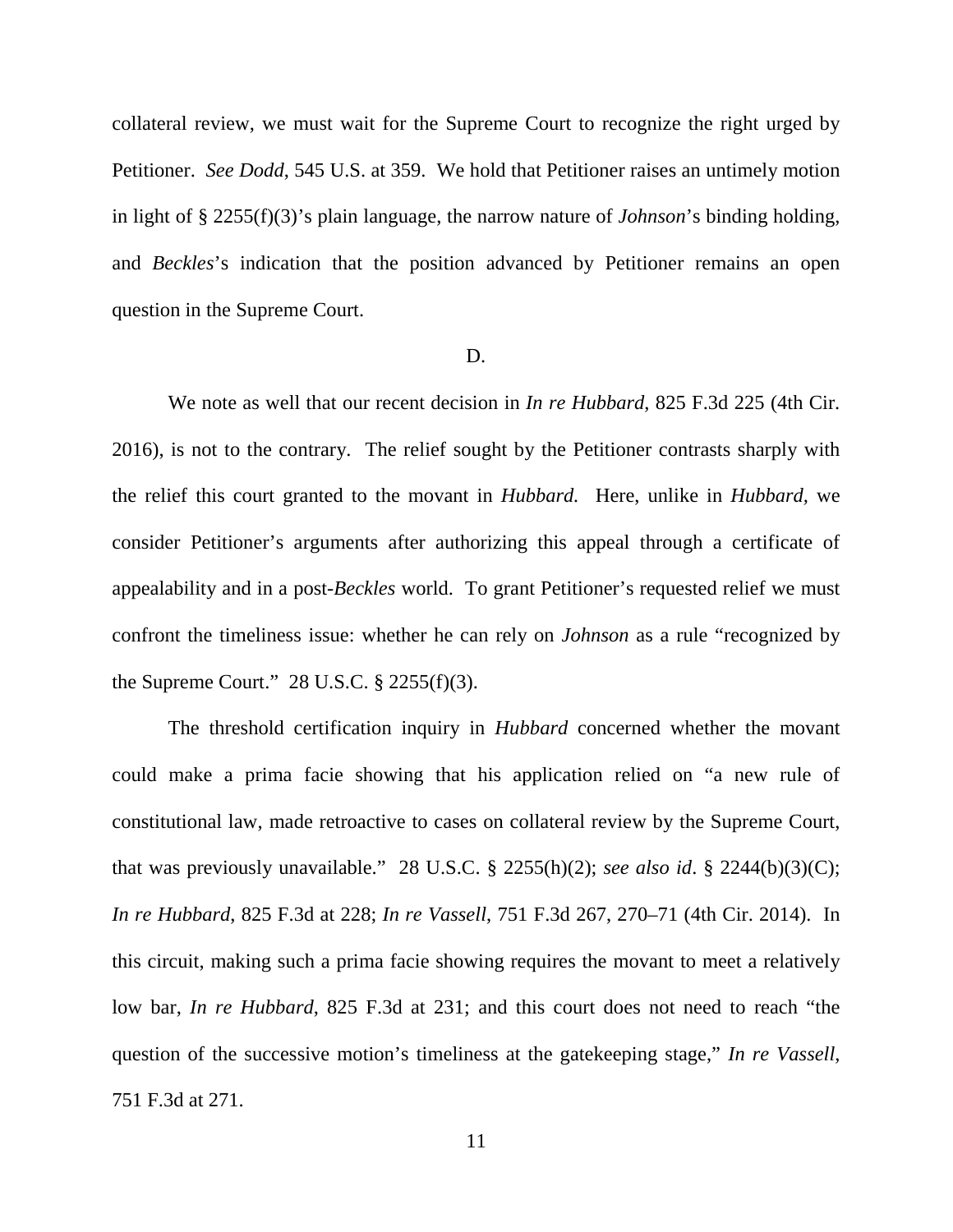Consistent with what is required of this court at the 28 U.S.C. § 2255(h)(2) stage, we did not consider the timeliness of the movant's underlying merits argument. Instead we assumed, prior to the Supreme Court's resolution of *Beckles*, that disagreement among the federal courts of appeals on *Johnson*'s application to other residual clauses was "likely . . . enough to establish that [the petitioner] has made 'a sufficient showing of possible merit to warrant a fuller exploration by the district court,' . . . confirmed by [this court's] own 'glance' at the government's merits arguments." *In re Hubbard*, 825 F.3d at 232 (internal citation omitted).

Today's narrow holding, like the holding of *Hubbard*, is compelled by this case's procedural posture. Had this case come before us on direct appeal, we might have had the inferential license necessary to credit Petitioner's interpretations of the negative implications found in *Booker*, *Johnson*, and *Beckles*. Unfortunately for Petitioner, we must consider his argument through the narrow lens that § 2255(f) affords this court on collateral review.

### III.

We are constrained from reading between the lines of *Booker*, *Johnson*, and *Beckles* to create a right that the Supreme Court has yet to recognize.We are compelled to affirm because only the Supreme Court can recognize the right which would render Petitioner's motion timely under § 2255(f)(3).

#### *AFFIRMED*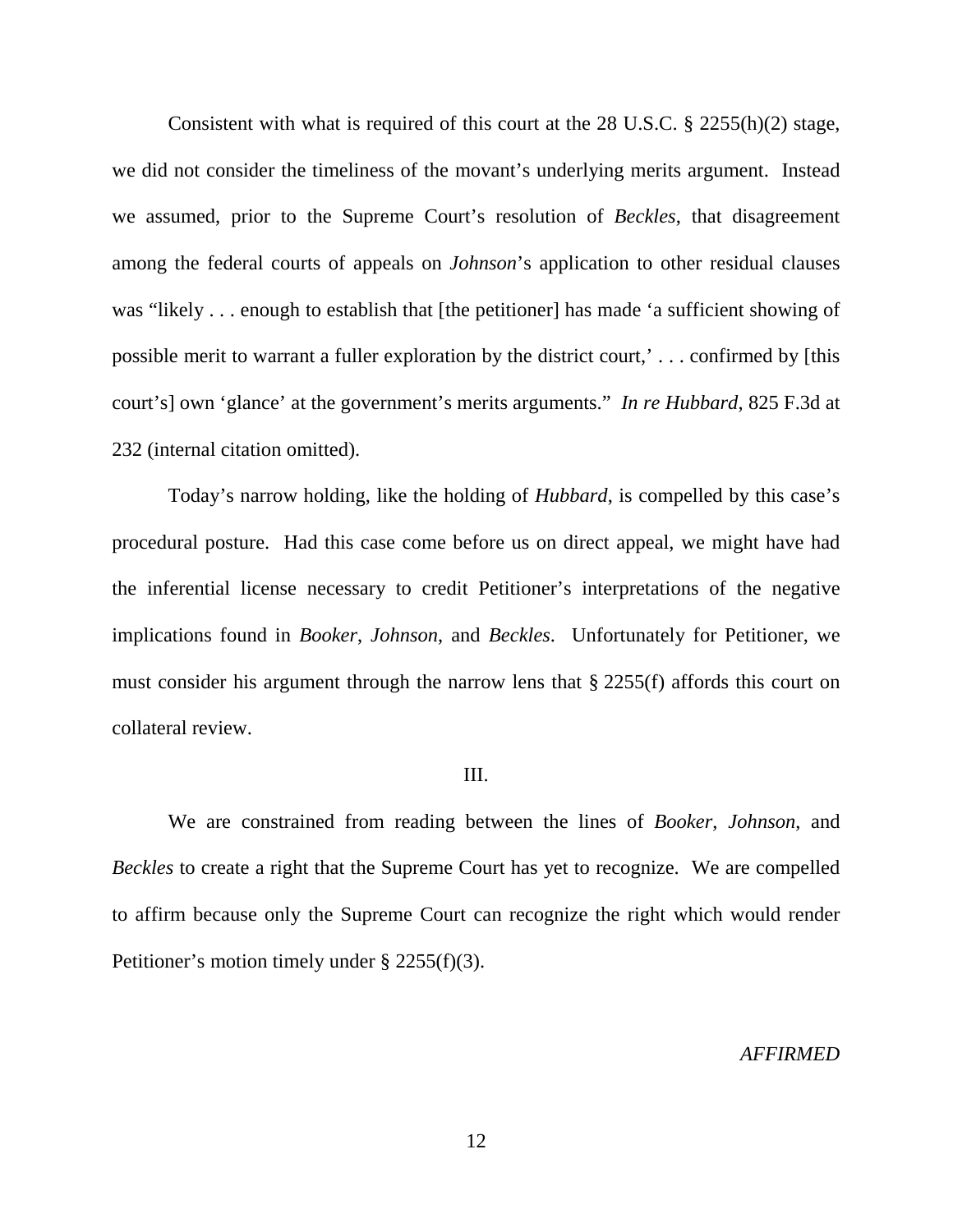GREGORY, Chief Judge, dissenting:

To take advantage of 28 U.S.C. § 2255(f)(3), a petitioner must first assert a right newly recognized by the Supreme Court. The majority reads this to mean that a petitioner must assert the right as expressed in the Supreme Court's narrow holding newly recognizing that right, and where the four corners of that holding do not encompass the precise facts underlying a petitioner's claim, § 2255(f)(3) is not satisfied. But § 2255(f)(3) contains no such requirement, and in my view, a newly recognized right is more sensibly read to include the reasoning and principles that explain it. And where a petitioner asserts *that* right, with all its contours and complexities, I would find that he or she satisfies  $\S$  2255(f)(3).

In *Johnson*, the Supreme Court recognized a defendant's right not to have his or her sentence fixed by the application of the categorical approach to an imprecise and indeterminate sentencing provision, and it struck down the ACCA's residual clause as inconsistent with that newly recognized right. Because Brown asserts that same right, I would find his petition timely under  $\S 2255(f)(3)$ , even though his challenge is to the residual clause under the mandatory Sentencing Guidelines, rather than the ACCA. I would further find that *Johnson* compels the conclusion that the residual clause under the mandatory Guidelines is unconstitutionally vague, and I would grant Brown's petition and remand for resentencing. Accordingly, I must respectfully dissent.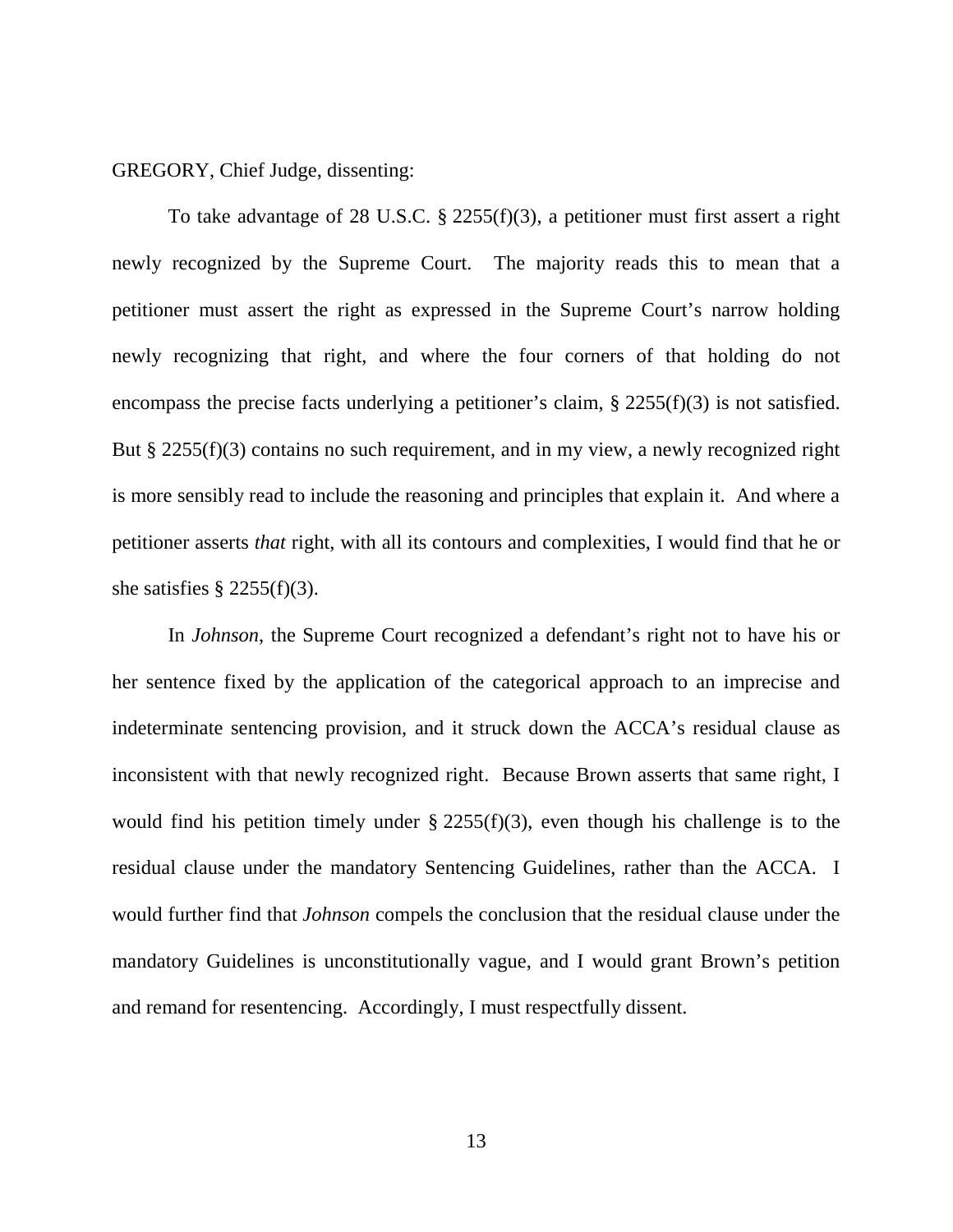On March 19, 2003, Brown pleaded guilty to possession with intent to distribute fifty grams or more of cocaine base, in violation of 21 U.S.C.  $\S 841(a)(1)$  and  $(b)(1)(A)(iii)$ , and to carrying a firearm during the commission of a drug crime, in violation of 18 U.S.C. § 924(c). J.A. 11. The presentence investigation report ("PSR") indicated that Brown was eligible for the career-offender enhancement under the mandatory Sentencing Guidelines, based on his prior felony convictions for drug trafficking and assault on a police officer while resisting arrest. J.A. 90. The PSR assigned Brown an offense level of 34, J.A. 90, and a criminal history category of VI, J.A. 96. According to the PSR, Brown's mandatory Guidelines range was therefore 262– 327 months in prison for the drug charge, and 60 months to life for the firearm charge, to run consecutively to any other term of imprisonment. J.A. 102.

The district court adopted the PSR's factual findings and Guideline applications, and on July 14, 2003, sentenced Brown to 322 months in prison. Brown's sentence consisted of 262 months for the drug charge and 60 months for the firearm charge. J.A. 8–9. Brown did not appeal his sentence.

On January 28, 2016—more than twelve years later—Brown filed a 28 U.S.C. § 2255 motion to vacate his sentence. J.A. 19–23. He argued that the Supreme Court's June 26, 2015 decision in *Johnson v. United States*, 135 S. Ct. 2551 (2015), rendered his motion timely because he was asserting *Johnson*'s newly recognized right—made retroactively applicable on collateral appeal—within one year of the Court's recognition of that right. *See* 28 U.S.C. § 2255(f)(3). In *Johnson*, the Court held that the ACCA's

I.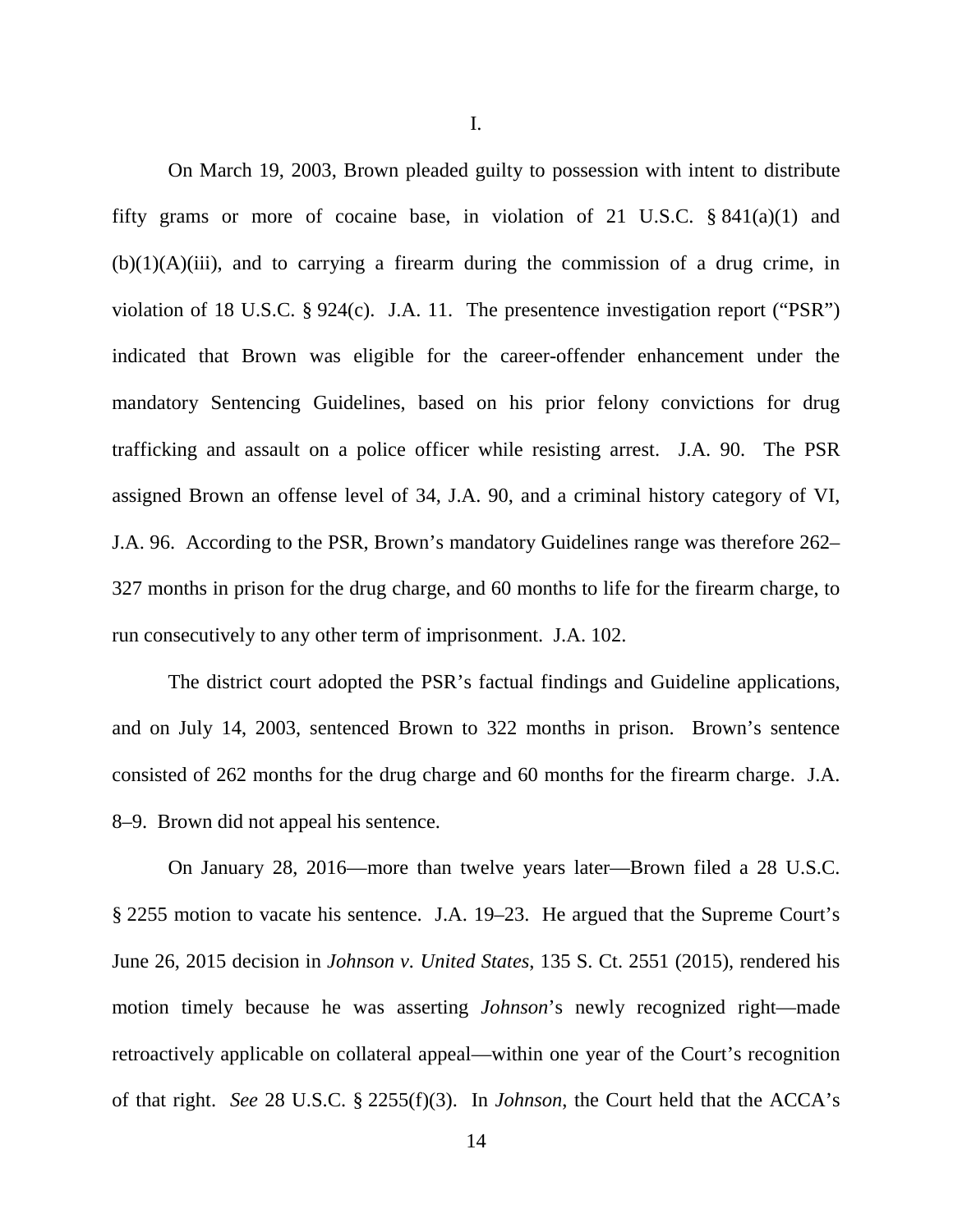residual clause was unconstitutionally vague. Brown argued that the identically worded provision in  $\S$  4B1.2(a)(2) of the mandatory Sentencing Guidelines was therefore also void for vagueness. J.A. 20. And, he contended, because his assault conviction did not constitute a crime of violence under the Guidelines' force clause and was not an enumerated offense—the only other avenues for categorizing a prior offense as a crime of violence—his conviction did not qualify as a crime of violence under the mandatory Guidelines. J.A.  $20-22$ <sup>[1](#page-14-0)</sup> He further argued that his felony conviction for drug trafficking was not a controlled substance offense. J.A. 22. Brown argued that in light of these errors, he should not have been designated a career offender under the mandatory Sentencing Guidelines and was entitled to resentencing.

The district court did not address whether Brown's argument regarding the assault claim was timely in light of *Johnson*, but instead went directly to the merits of the claim. J.A. 38. The court concluded that because Brown's assault conviction qualified as a crime of violence under the Guidelines' force clause, it did not need to reach the question

<span id="page-14-0"></span><sup>&</sup>lt;sup>1</sup> Under the mandatory Sentencing Guidelines,  $\S$  4B1.2(a) reads in full:

The term "crime of violence" means any offense under federal or state law, punishable by imprisonment for a term exceeding one year, that—

<sup>(1)</sup> has as an element the use, attempted use, or threatened use of physical force against the person of another, or

<sup>(2)</sup> is burglary of a dwelling, arson, or extortion, involves use of explosives, *or otherwise involves conduct that presents a serious potential risk of physical injury to another.*

U.S. Sentencing Guidelines Manual § 4B1.2(a) (U.S. Sentencing Comm'n 20002) (emphasis added). Section  $4B1.2(a)(1)$  is the force clause, and §  $4B1.2(a)(2)$  consists of the enumerated-offense and residual clauses, with the residual clause denoted above in italics.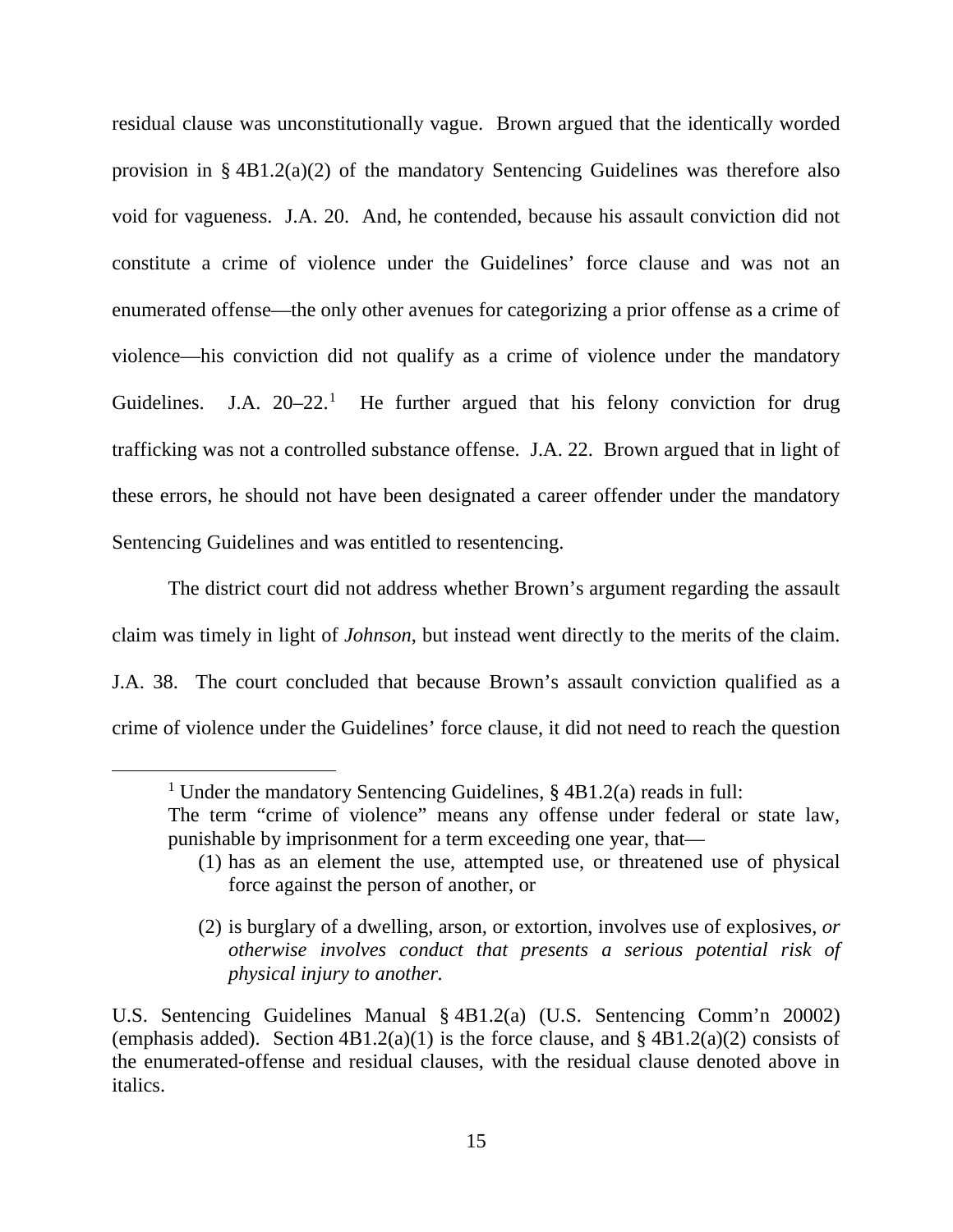of whether the conviction was a crime of violence under the Guidelines' residual clause—or whether the residual clause was still valid in light of *Johnson*. J.A. 40. And, the court found, Brown's argument that his drug trafficking conviction was not a controlled substance offense was "not based at all on *Johnson*," but rather was "simply an unrelated claim that this Court erred when it sentenced Brown in 2003." J.A. 42. The court stated that Brown could not "use *Johnson* to revive an untimely, unrelated claim," and it rejected his drug trafficking claim without discussing the merits. J.A. 42. The court dismissed Brown's § 2255 motion with prejudice and declined to grant a certificate of appealability ("COA"). J.A. 43. Brown timely appealed and moved for a COA.

This Court subsequently granted Brown a COA "on the issue of whether assault on a police officer while resisting arrest under South Carolina law qualifies as a predicate offense for career offender status in light of *Johnson v. United States*." Order, *United States v. Thilo Brown*, No. 16-7056 (4th Cir. Dec. 7, 2016), ECF No. 14.[2](#page-15-0)

#### II.

As the majority recognizes, a threshold issue for this Court is whether Brown's § 2255 petition is timely. Under 28 U.S.C. § 2255(f)(1), a petitioner has one year from the date that his or her judgment of conviction becomes final to attack the corresponding sentence. Because Brown's judgment of conviction has been final for more than a decade, to bring a § 2255 petition, he must satisfy one of § 2255(f)'s other conditions for

<span id="page-15-0"></span><sup>&</sup>lt;sup>2</sup> Because we granted a COA only as to Brown's argument regarding his assault conviction, the question of whether his South Carolina drug trafficking conviction constitutes a controlled substance offense under the Guidelines is not before this Court.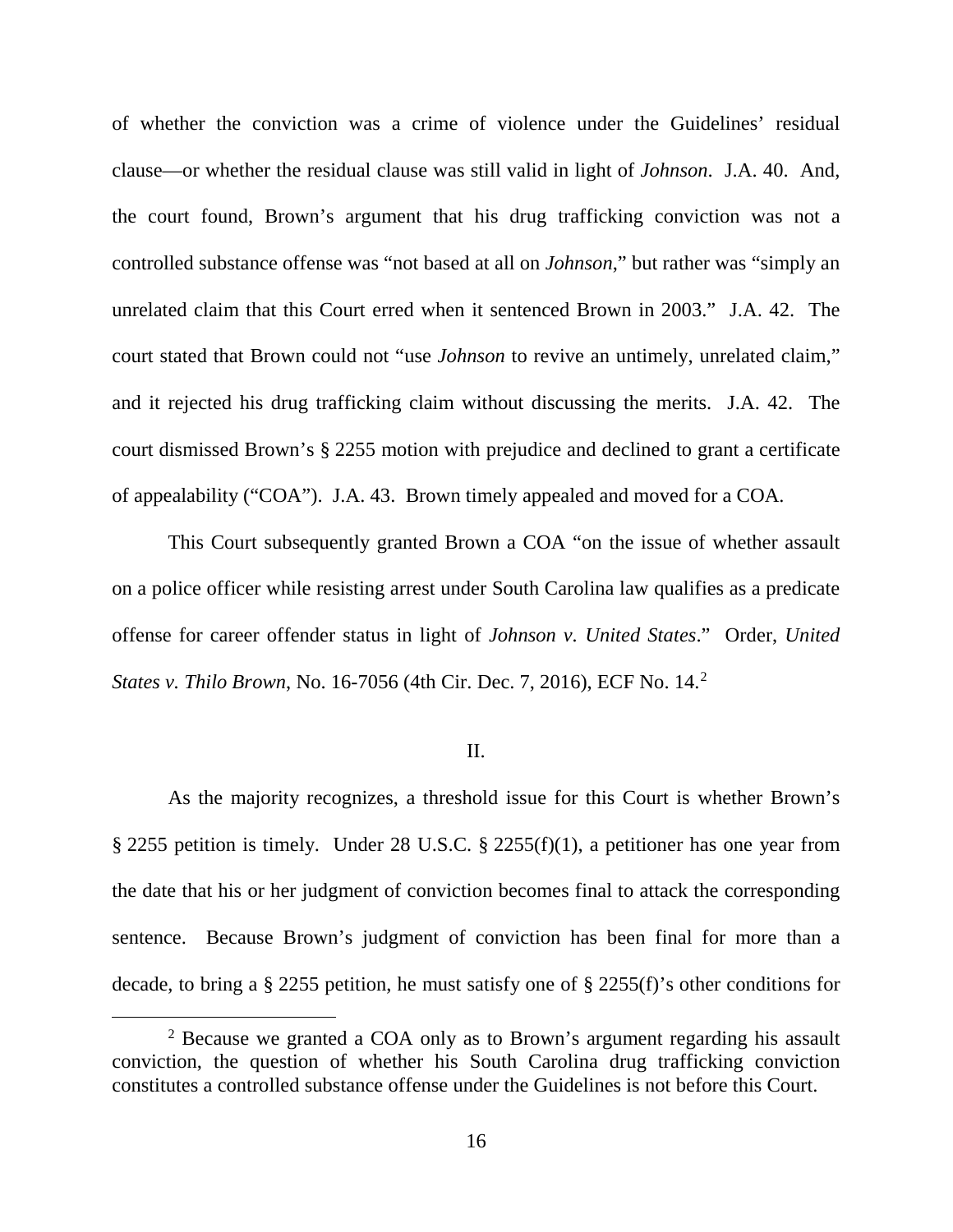restarting the limitations period. Here, he relies on  $\S 2255(f)(3)$ , which permits a  $\S 2255$ petition that "assert[s] . . . a right that has been newly recognized by the Supreme Court and made retroactively applicable to cases on collateral review" within one year of the Supreme Court's recognition of the right. 28 U.S.C. § 2255(f)(3); *see also Dodd v. United States*, 545 U.S. 353, 357–58 (2005) (describing § 2255(f)(3) as requiring that "(1) the right asserted by the applicant was initially recognized by this Court; (2) this Court newly recognized the right; and (3) a court must have made the right retroactively applicable to cases on collateral review" (internal quotation marks omitted)). Brown argues that his § 2255 petition is timely because he filed it within one year of the Supreme Court's decision in *Johnson*, which the Court subsequently held retroactively applicable to cases on collateral review in *Welch v. United States*, 136 S. Ct. 1257 (2016). I agree, and unlike the majority, I would find Brown's petition timely.

It is well-settled in this Circuit that the *Johnson* Court recognized a new constitutional rule, and that the *Welch* Court made that rule retroactively applicable to cases on collateral review. *In re Hubbard*, 825 F.3d 225, 228 (4th Cir. 2016) ("*Johnson* announced a new rule of constitutional law that the Supreme Court made retroactive  $\dots$ ").<sup>[3](#page-16-0)</sup> And it is undisputed that Brown filed his § 2255 motion within one year of

<span id="page-16-0"></span> <sup>3</sup> Although the *Welch* Court describes *Johnson* as newly recognizing a "rule," rather than a "right," courts, including this one, use the terms interchangeably. *See, e.g.*, *United States v. Powell*, 691 F.3d 554 (4th Cir. 2012) (calling it "well settled" that the analysis in *Teague v. Lane*, 489 U.S. 288 (1989), which discusses what constitutes a newly recognized *rule*, governs whether a new *right* is retroactively applicable under § 2255(f)(3)). And courts have described *Johnson* as recognizing a new "right" for purposes of § 2255(f)(3). *See, e.g.*, *Holt v. United States*, 843 F.3d 720, 723 (7th Cir. (Continued)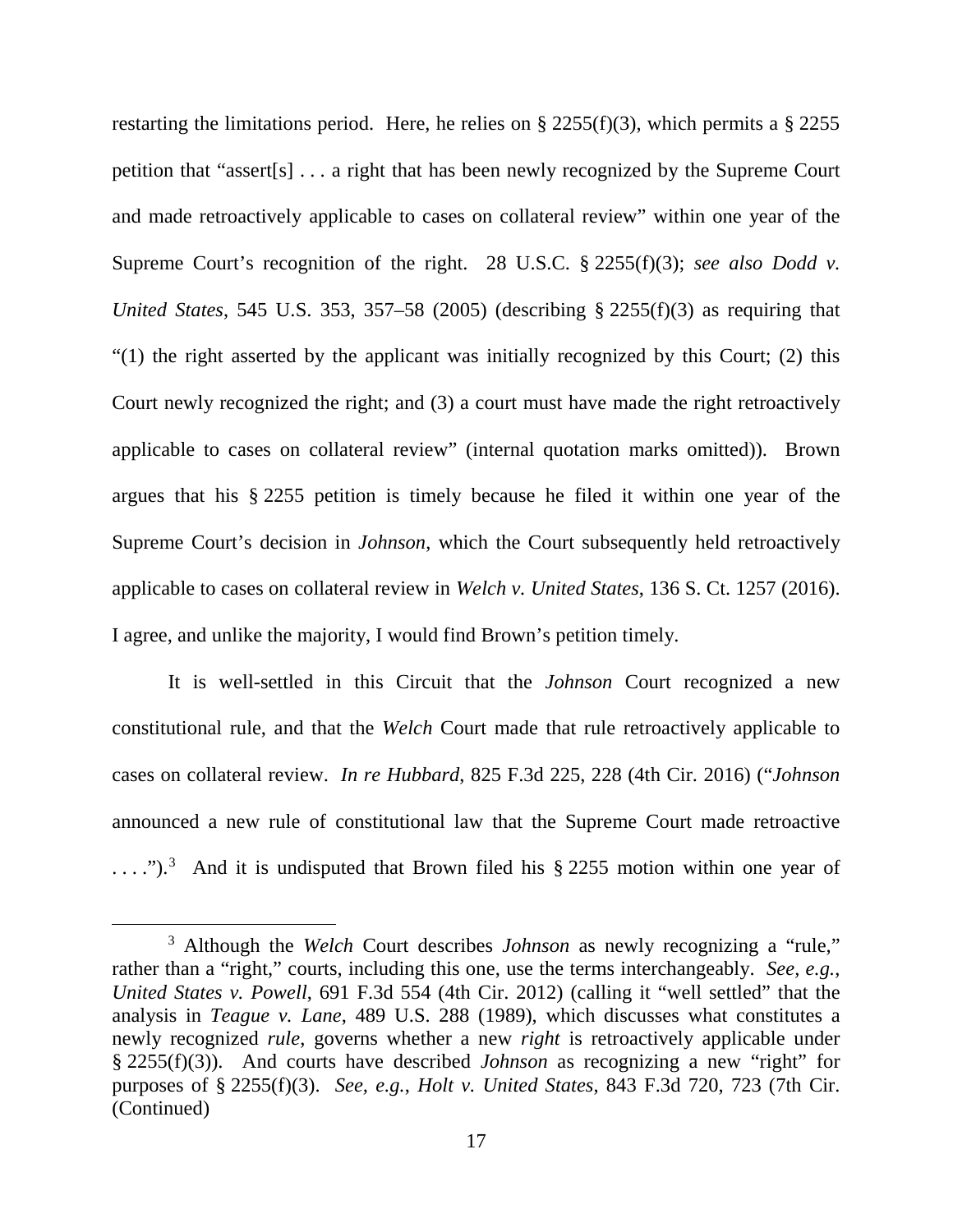*Johnson* and *Welch*. The only question for this Court's timeliness inquiry, then, is whether Brown *is asserting* that particular right in his § 2255 petition. Or, said another way, the question is whether *Johnson* newly recognized a right that would permit Brown to collaterally attack, through  $\S$  2255(f)(3), the constitutionality of his sentence, which was enhanced under the residual clause in the mandatory Sentencing Guidelines. A logical starting point for the analysis is therefore the contours of the right that the Supreme Court newly recognized in *Johnson*.

#### A.

In *Johnson*, the Supreme Court held that the ACCA's residual clause was unconstitutionally vague in violation of the Fifth Amendment's Due Process Clause. *Johnson*, 135 S. Ct. at 2555–57. It based its holding on the principle that "the Government violates [due process] by taking away someone's life, liberty, or property under a criminal law so vague that it fails to give ordinary people fair notice of the conduct it punishes, or so standardless that it invites arbitrary enforcement," *id.* at 2556, finding that this principle applies to "statutes fixing sentences" just as it applies to "statutes defining elements of crimes," *id.* at 2557.

The ACCA's residual clause defined a violent felony as "any crime punishable by imprisonment for a term exceeding one year" that "otherwise involves conduct that presents a serious potential risk of physical injury to another." 18 U.S.C. § 924(e)(2)(B).

 $\overline{a}$ 

<sup>2016) (</sup>stating that in *Welch*, the Court "newly recognized the *right* [in *Johnson*] to be retroactive" (emphasis added)). Therefore, I use "rule" and "right" interchangeably.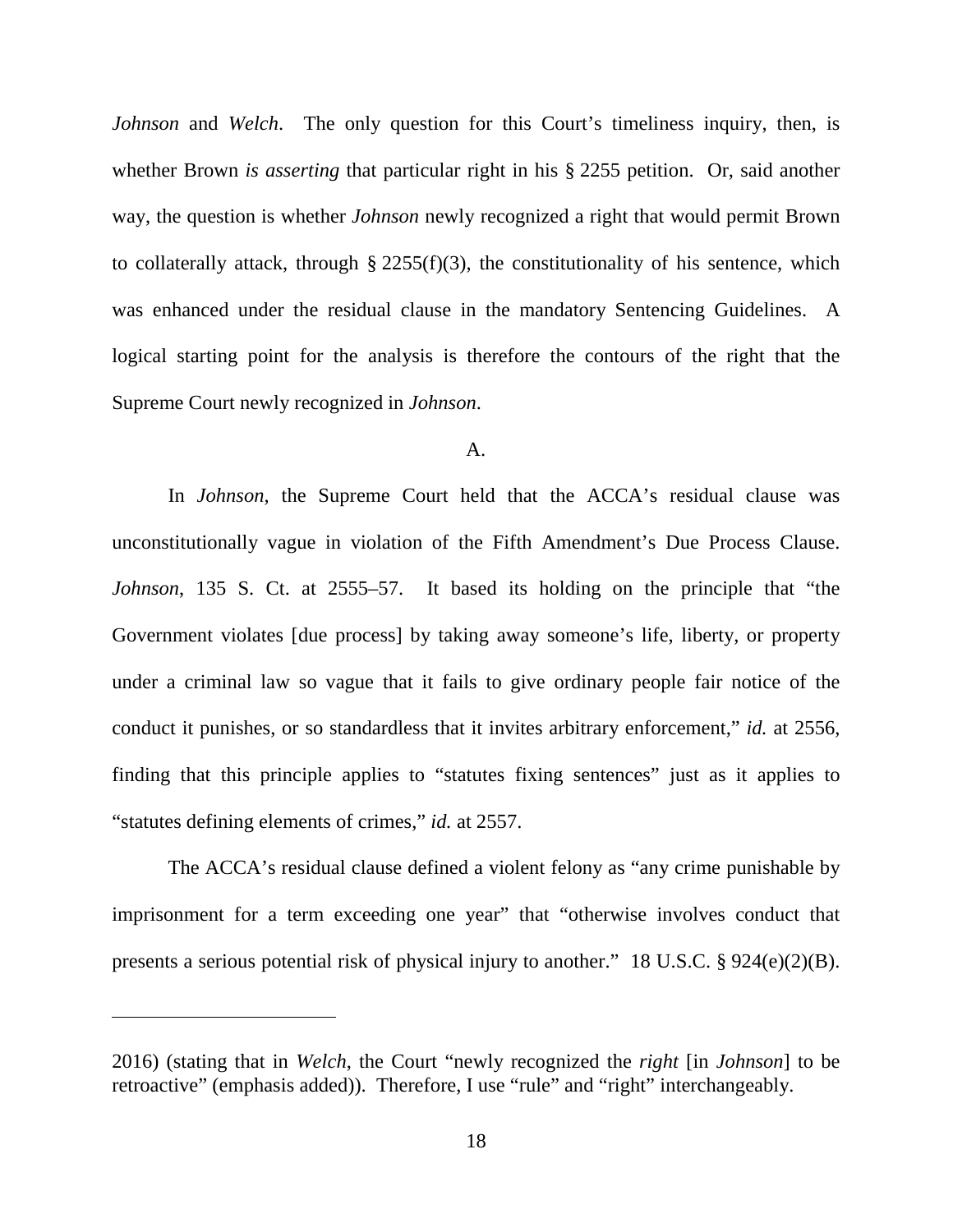To determine whether a particular crime qualified as a violent felony under the ACCA's residual clause, courts had to use the "categorical approach" to "picture the kind of conduct that the crime involves in 'the ordinary case,' and to judge whether that abstraction present[ed] a serious potential risk of physical injury." *Johnson*, 135 S. Ct. at 2557 (quoting *James v. United States*, 550 U.S. 192, 208 (2007), *overruled by Johnson*, 135 S. Ct. 2551). According to the *Johnson* Court, this inquiry "le[ft] grave uncertainty about how to estimate the risk posed by a crime" and "tie[d] the judicial assessment of risk to a judicially imagined 'ordinary case' of a crime, not to real-world facts or statutory elements." *Id.* "The residual clause," the Court concluded, "offer[ed] no reliable way to choose . . . what [an] 'ordinary' [non-enumerated crime] involves." Even more, said the Court, "the residual clause le[ft] uncertainty about how much risk it takes for a crime to qualify as a violent felony" by requiring courts "to apply an imprecise 'serious potential risk' standard . . . to a judge-imagined abstraction." *Id.* at 2558. In light of this, the Court held that "the indeterminacy of the wide-ranging inquiry required by the residual clause both denies fair notice to defendants and invites arbitrary enforcement by judges," and thus, "[i]ncreasing a defendant's sentence under the clause denies due process of law." *Id.* at 2557.

In *Welch*, the Court held that *Johnson* is a substantive decision that is retroactively applicable to cases on collateral review. 136 S. Ct. at 1265. Discussing *Johnson*'s holding, the *Welch* Court explained that "[t]he vagueness of the residual clause rests in large part on its operation under the categorical approach, ... because applying [the residual clause's serious potential risk] standard under the categorical approach required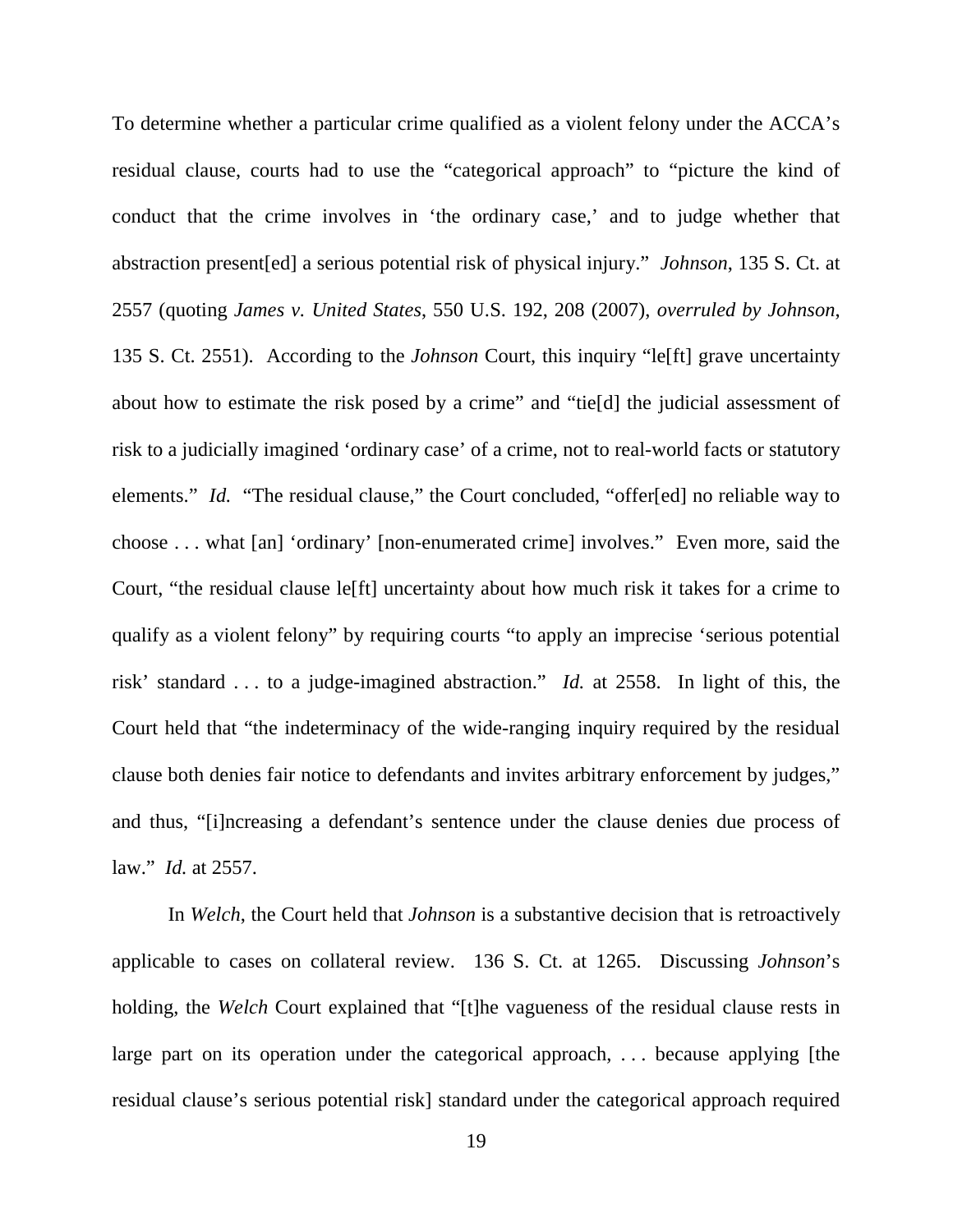courts to assess the hypothetical risk posed by an abstract generic version of the offense." *Id.* at 1262. And because *Johnson* struck down the ACCA's residual clause as void for vagueness, the clause "can no longer mandate or authorize any sentence," explained the *Welch* Court. *Id.* at 1265. "*Johnson* establishes, in other words, that 'even the use of impeccable factfinding procedures could not legitimate' a sentence based on that clause." *Id.* (quoting *United States v. U.S. Coin & Currency*, 401 U.S. 715, 724 (1971)). In sum, *Johnson* and *Welch* established that a defendant's due process rights are violated when a court, using the categorical approach, fixes that defendant's sentence based on a statute that fails to provide proper notice of what constitutes criminal conduct and requires courts to apply imprecise and indeterminate standards. *See id*; *see also Johnson*, 135 S. Ct. at 2557.

Subsequently, in *Beckles v. United States*, 137 S. Ct. 886 (2017), the Supreme Court sharpened the focus on this newly recognized right. There, the defendant filed a § 2255 motion to vacate his sentence on the grounds that after *Johnson*, the residual clause in the advisory Guidelines' definition of crime of violence was void for vagueness. Id. at 891.<sup>[4](#page-19-0)</sup> The Court, relying heavily on the distinction between the advisory and mandatory Guidelines, held that "the advisory Guidelines are not subject to vagueness

<span id="page-19-0"></span> <sup>4</sup> Beckles's § 2255 motion was timely because he brought it within one year of the date on which his conviction became final. *See* 28 U.S.C. § 2255(f)(1); *see also Beckles*, 137 S. Ct. at 891; *United States v. Beckles*, 565 F.3d 832 (11th Cir. 2009), *cert. denied*, 558 U.S. 906 (2009). Therefore, he did not need to demonstrate—nor did the Supreme Court need to consider—whether *Johnson* newly recognized a right that would allow Beckles to collaterally attack his advisory Guidelines sentence pursuant to 28 U.S.C.  $§$  2255(f)(3).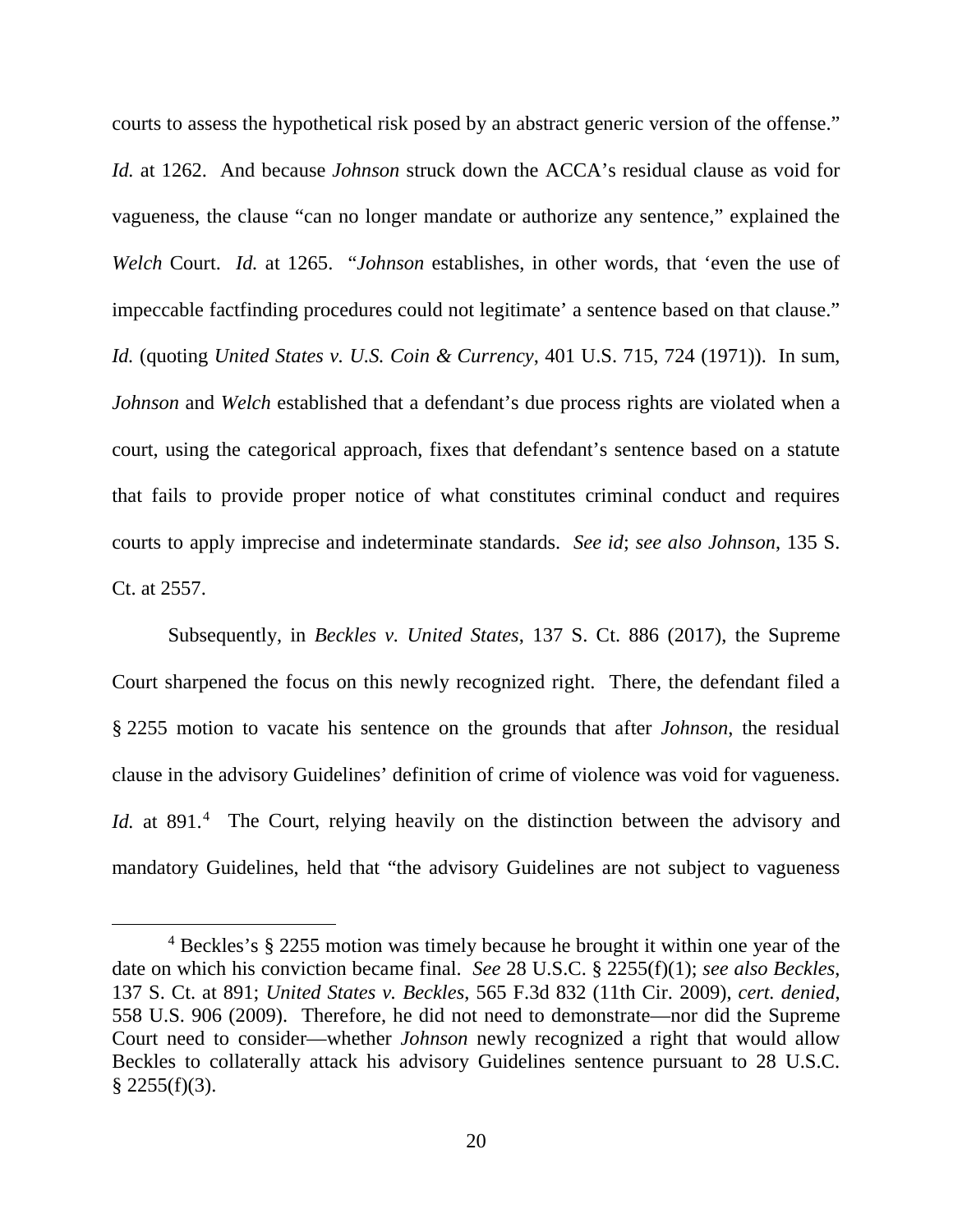challenges under the Due Process Clause." *Id.* at 890. This is because the advisory Guidelines "merely guide the district court's discretion," the Court explained, and "[u]nlike the ACCA, . . . the advisory Guidelines do not fix the permissible range of sentences." *Id.* at 892. "Rather, the Guidelines advise sentencing courts how to exercise their discretion within the bounds established by Congress." *Id.* at 895. Accordingly, the Court observed, "'[t]he due process concerns that . . . require notice in a world of mandatory Guidelines no longer' apply." *Id.* at 894 (alterations in original) (quoting *Irizarry v. United States*, 553 U.S. 708, 714 (2008)).

The *Beckles* Court thus excluded from the scope of *Johnson*'s rule those sentencing provisions that advise, but do not bind, a sentencing court. But in so doing, the Court did not disturb *Johnson*'s holding that where a vague sentencing provision operates to *fix* a defendant's sentence under the categorical approach, it *is* susceptible to attack under the Due Process Clause. Indeed, Justice Sotomayor, concurring in the judgment, noted that the majority opinion "at least leaves open the question whether defendants sentenced . . . during the period in which the Guidelines *did* fix the permissible range of sentences . . . may mount vagueness attacks on their sentences." *Id.*  at 903 n.4 (Sotomayor, J., concurring in the judgment) (internal citations and quotation marks omitted).<sup>[5](#page-20-0)</sup> Thus, the decision in *Beckles*, while shrinking the universe of

<span id="page-20-0"></span><sup>&</sup>lt;sup>5</sup> The majority reads Justice Sotomayor's statement to mean that the question of whether the *Johnson* Court newly recognized a right applicable to a challenge to the mandatory Guidelines is still open. *See* Maj. Op. at 2 n.1, 6, 9. But Justice Sotomayor, in her concurrence, suggested only that the *merits* of such a challenge have not yet been decided. And she noted that the majority's decision in *Beckles* did not foreclose such a (Continued)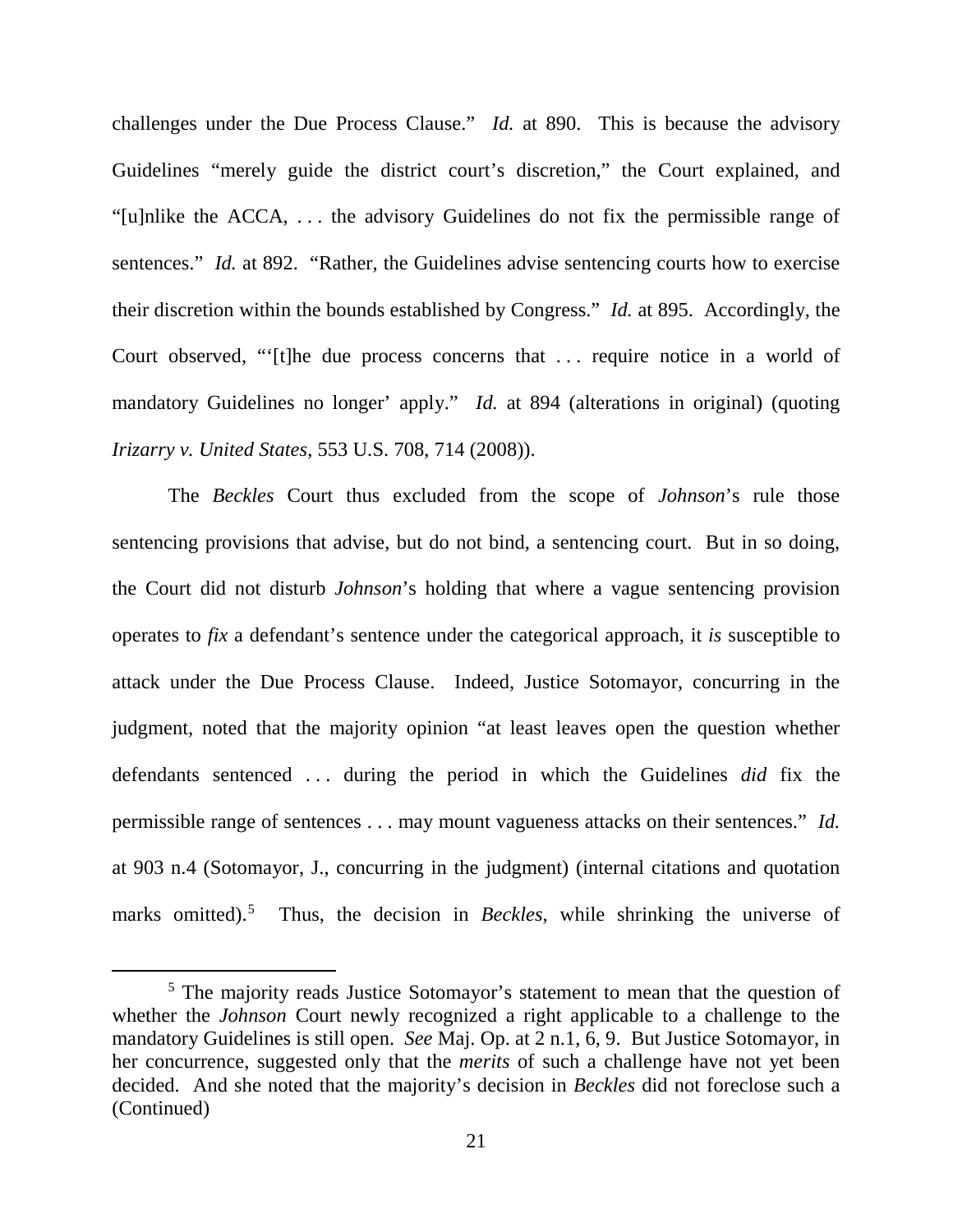sentencing provisions susceptible to attack on vagueness grounds, reinforced that a defendant has the due process right—as newly recognized in *Johnson*—not to have his sentence fixed by the application of the categorical approach to an imprecise and indeterminate sentencing provision.

With the scope of *Johnson*'s right in mind, I next consider whether Brown can rely on that right to render his § 2255 motion timely.

# B.

Brown contends that because the mandatory Sentencing Guidelines' residual clause is identical in text to the ACCA's residual clause, enhancements under both clauses were applied using the categorical approach, and the clauses were similarly used to fix, rather than advise, applicable sentencing ranges, he can rely on the right newly set forth in *Johnson* to challenge his career-offender status under the mandatory Guidelines. I consider his arguments in turn.

First, it is undisputed that the text of the residual clause under the mandatory Guidelines is identical to the text of the ACCA's residual clause. Both definitions include felonies that "involve[] conduct that presents a serious potential risk of physical injury to another." U.S.S.G. § 4B1.2(a)(2); 18 U.S.C. § 924(e)(2)(B)(ii). Section 4B1.2(a)(2)'s

 $\overline{a}$ 

challenge. But she said nothing of timeliness under  $\S$  2255(f)(3), or whether the Court's *Beckles* decision would in any way undermine a petitioner's ability to bring a § 2255(f)(3) petition challenging the mandatory Guidelines in light of the right newly recognized in *Johnson*.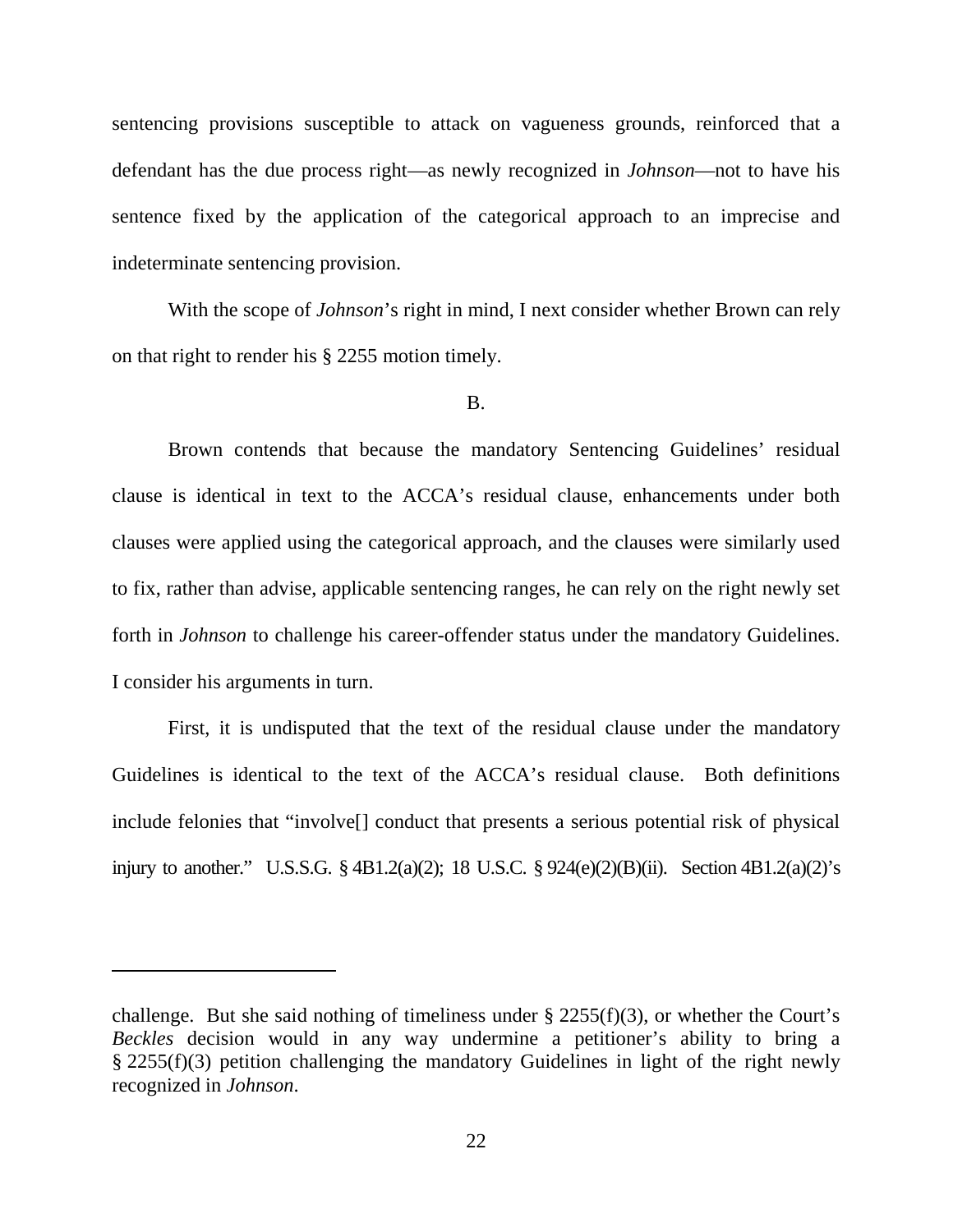text therefore supports Brown's argument that *Johnson*'s newly recognized right is applicable to a challenge to  $\S$  4B1.2(a)(2)'s residual clause.

Second, courts applied the categorical approach to both residual clauses. Like courts applying the ACCA, "[i]n determining whether a prior conviction triggers a sentence enhancement under the Sentencing Guidelines, '[courts] approach the issue categorically, looking "only to the fact of conviction and the statutory definition of the prior offense."'" *United States v. Montes-Flores*, 736 F.3d 357, 364 (4th Cir. 2013) (quoting *United States v. Cabrera-Umanzor*, 728 F.3d 347, 350 (4th Cir. 2013)). Accordingly, when courts categorized prior felony convictions as crimes of violence under the mandatory Guidelines' residual clause, they had to engage in the same "arbitrary enforcement," *Johnson*, 135 S. Ct. at 2556, as courts enhancing a sentence under the ACCA's residual clause. This too supports Brown's argument that *Johnson* is applicable to his challenge here.

Finally, like the residual clause at issue in *Johnson*, the mandatory Guidelines' residual clause imposed fixed, rather than advisory, sentencing ranges. When Brown was sentenced, the Supreme Court had not yet decided *United States v. Booker*, 543 U.S. 220, 245 (2005) (establishing Sentencing Guidelines as "effectively advisory"), and the Guidelines were still mandatory, operating like statutes to fix sentences. Before *Booker*, the Guidelines had "the force and effect of laws," *id.* at 234, and were considered indistinguishable from state laws, *id.* at 233 ("[T]here is no distinction of constitutional significance between the Federal Sentencing Guidelines and the Washington procedures at issue in [*Blakely v. Washington*, 542 U.S. 296 (2004)]."). While judges theoretically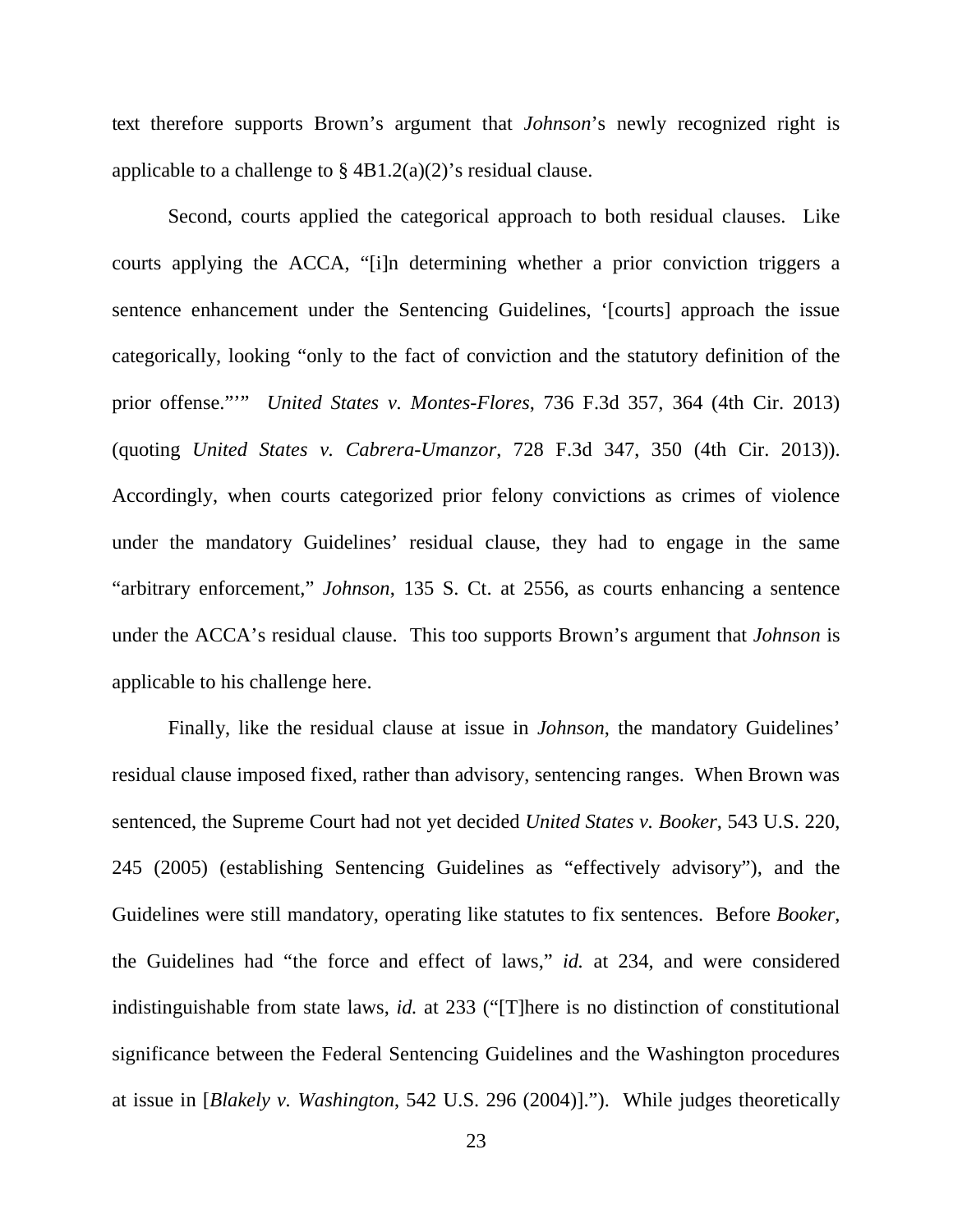had the ability to depart from the Guidelines' prescribed range, "departures [were] not available in every case, and in fact [were] unavailable in most." *Id.* at 234.<sup>[6](#page-23-0)</sup> Instead, in most cases, the Guidelines took into account nearly all relevant factors for determining an individual's sentence, such that "no departure [was] legally permissible" and "the judge [wa]s bound to impose a sentence within the Guidelines range." *Id.* Like the ACCA's residual clause, then, the mandatory Guidelines' residual clause bound courts to impose sentences within the prescribed range.

The Court's decision in *Beckles*, while foreclosing void-for-vagueness challenges to the residual clause under the advisory Guidelines, shows that sentencing under the ACCA's residual clause and sentencing under the mandatory Guidelines' residual clause was the same. Indeed, the Court's decision in *Beckles* rested on the distinction between the mandatory and advisory Guidelines, with the advisory nature of the post-*Booker*  Guidelines dictating a result different than in *Johnson*. The *Beckles* Court explained that, unlike the ACCA, "[t]he advisory Guidelines . . . do not implicate the twin concerns underlying vagueness doctrine—providing notice and preventing arbitrary enforcement." *Beckles*, 137 S. Ct. at 894. This is because "even if a person behaves so as to avoid an enhanced sentence under the career-offender guideline, the sentencing court retains discretion to impose the enhanced sentence," *id.*, and the advisory Guidelines only

<span id="page-23-0"></span> <sup>6</sup> Similarly, when district courts fix sentences under the ACCA, they are prohibited from sentencing a defendant below the statutory mandatory minimum, save for the relatively rare cases where the government has filed a substantial assistance motion pursuant to 18 U.S.C. § 3553(e) and U.S.S.G. § 5K1.1, or where the defendant qualifies for a safety-valve reduction under 18 U.S.C. § 3553(f).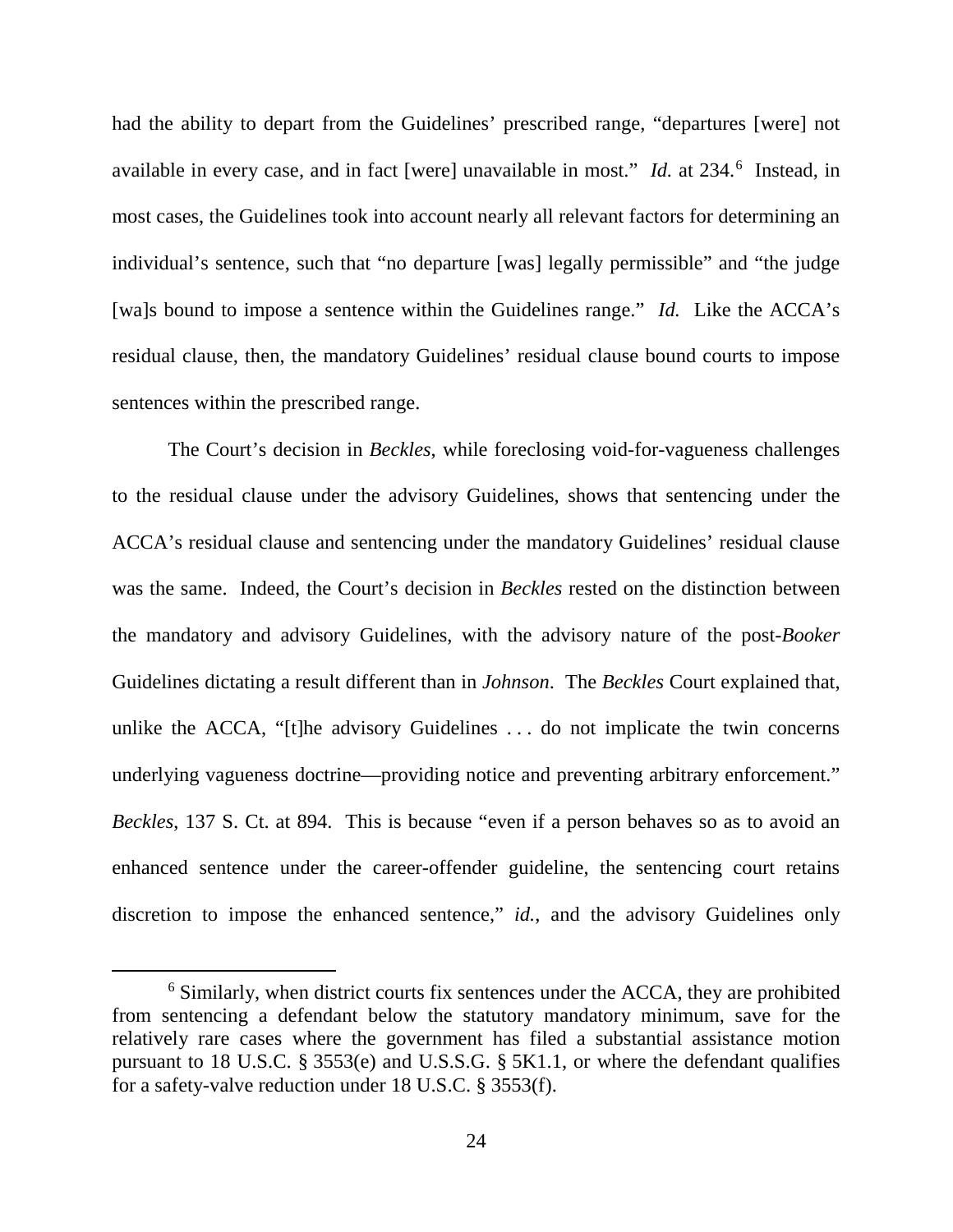"advise sentencing courts how to exercise their discretion within the bounds established by Congress" and do not "'establish[] minimum and maximum penalties for [any] crime,'" *id.* at 895 (quoting *Mistretta v. United States*, 488 U.S. 361, 396 (1989)). This is entirely different from the mandatory Guidelines, which "b[ou]nd judges and courts in the exercise of their uncontested responsibility to pass sentence in criminal cases," *Mistretta*, 488 U.S. at 391, and "ha[d] the force and effect of laws, prescribing the sentences criminal defendants are to receive," *id.* at 413 (Scalia, J., dissenting). The considerations underlining the Court's decision in *Beckles* are simply not implicated here, where the residual clause operated just like a statute to fix Brown's sentence. If anything, then, *Beckles* clarifies *Johnson*'s animating principles and affirms that *Johnson*'s newly recognized right *does* apply to challenges to the residual clause under the mandatory Guidelines. Thus, contrary to the majority's view, Brown need not "cobble together a right by combining these [cases]," Maj. Op. at 8—the right he asserts stems from *Johnson*. *Beckles* and *Booker* merely reinforce that the right newly recognized in *Johnson* is indeed applicable to Brown's claim.

Ultimately, that the residual clause at issue here is contained in the mandatory Sentencing Guidelines, rather than the ACCA, is a distinction without a difference for purposes of this Court's timeliness inquiry. The clauses' text is identical, and courts applied them using the same categorical approach and for the same ends—to fix a defendant's sentence. The right newly recognized in *Johnson* is therefore clearly applicable to Brown's claim, because the mandatory Guidelines' residual clause presents the same problems of notice and arbitrary enforcement as the ACCA's residual clause at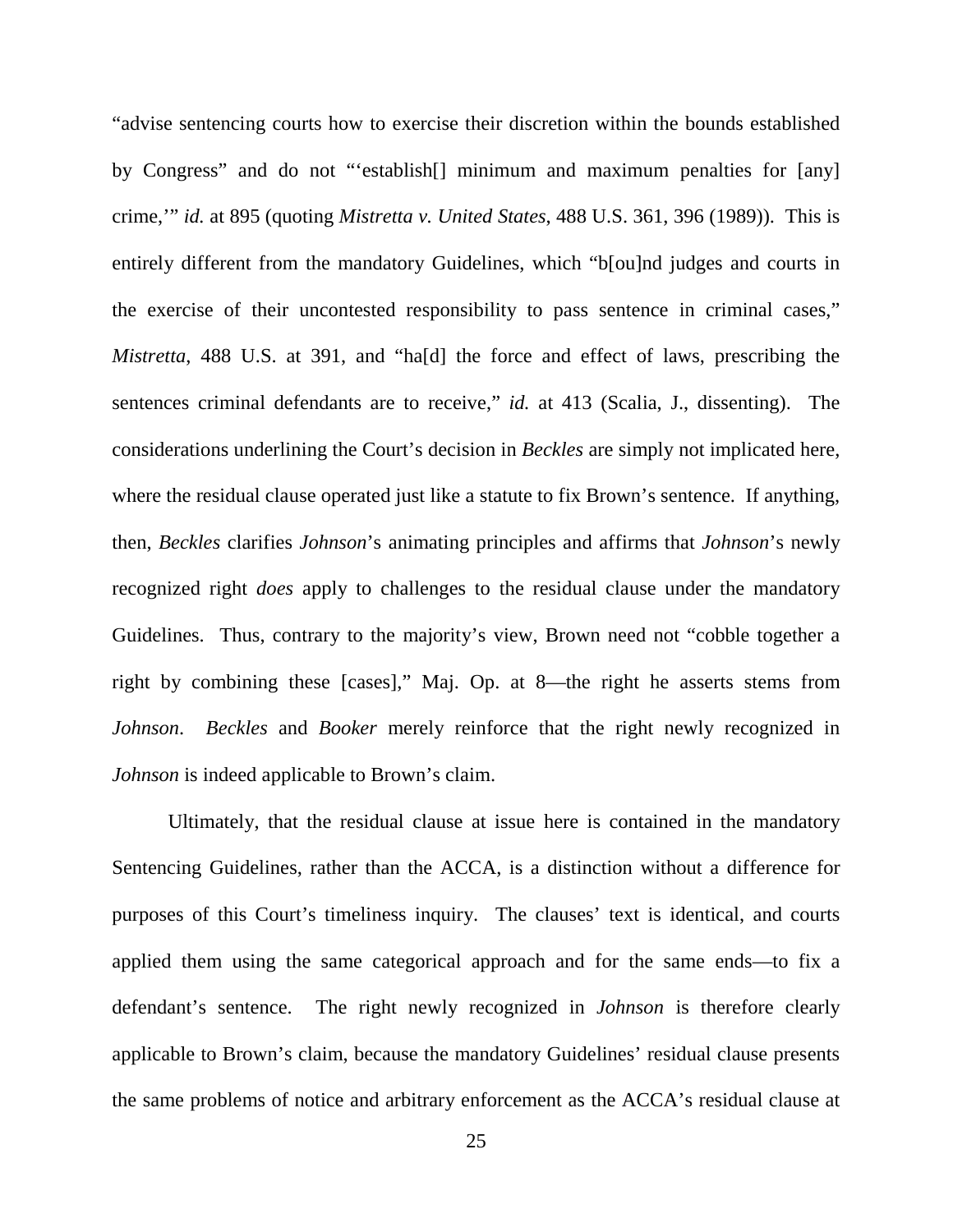issue in *Johnson*. The majority, by finding that a defendant sentenced under a nearly identical provision with nearly identical effects cannot assert the right newly recognized in *Johnson*, unnecessarily tethers that right to the ACCA itself, when the right clearly stems from the due process protections that prohibit such sentencing schemes more generally. This narrow view divests *Johnson*'s holding from the very principles on which it rests and thus unduly cabins *Johnson*'s newly recognized right.

I would find that Brown is asserting the right newly recognized in *Johnson*. And because this Court found that "the rule in *Johnson* is substantive with respect to its application to the [mandatory] Sentencing Guidelines and therefore applies retroactively," *Hubbard*, 825 F.3d at 235, I would find that Brown satisfies all of § 2255(f)(3)'s requirements. I would thus find his petition timely.

# III.

Lastly, I would find in favor of Brown on the merits of his claim. As previously discussed, first, the text of  $\S$  4B1.2(a)(2)'s residual clause is identical to the text of the ACCA's residual clause, which the Supreme Court held unconstitutionally vague in *Johnson*. Second, courts enhanced sentences under § 4B1.2(a)(2)'s residual clause using the categorical approach, just as they did when enhancing sentences under the ACCA's residual clause. And third, like the ACCA, the mandatory Guidelines fixed minimum and maximum sentences and bound courts to sentence within particular ranges. This case diverges from *Johnson* only because Brown's sentence was enhanced under the mandatory Guidelines, rather than the ACCA, but I can discern no principled reason that